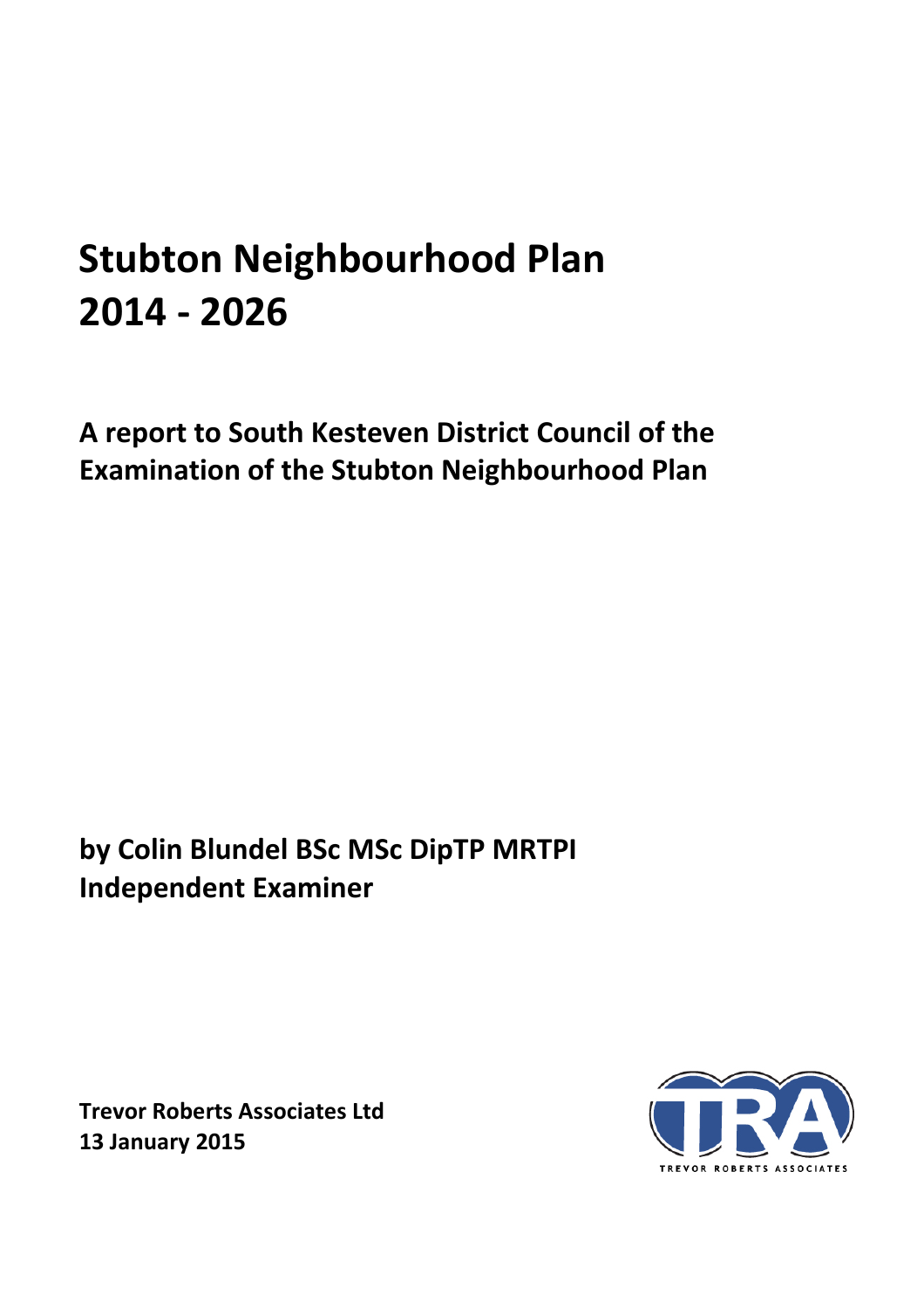# **CONTENTS**

| 4. |                                                              |
|----|--------------------------------------------------------------|
|    |                                                              |
|    |                                                              |
|    |                                                              |
| 8. |                                                              |
|    |                                                              |
|    |                                                              |
|    |                                                              |
|    |                                                              |
|    |                                                              |
|    | 14. APPENDIX 1 - SUMMARY TABLE OF RECOMMENDED AMENDMENTS  19 |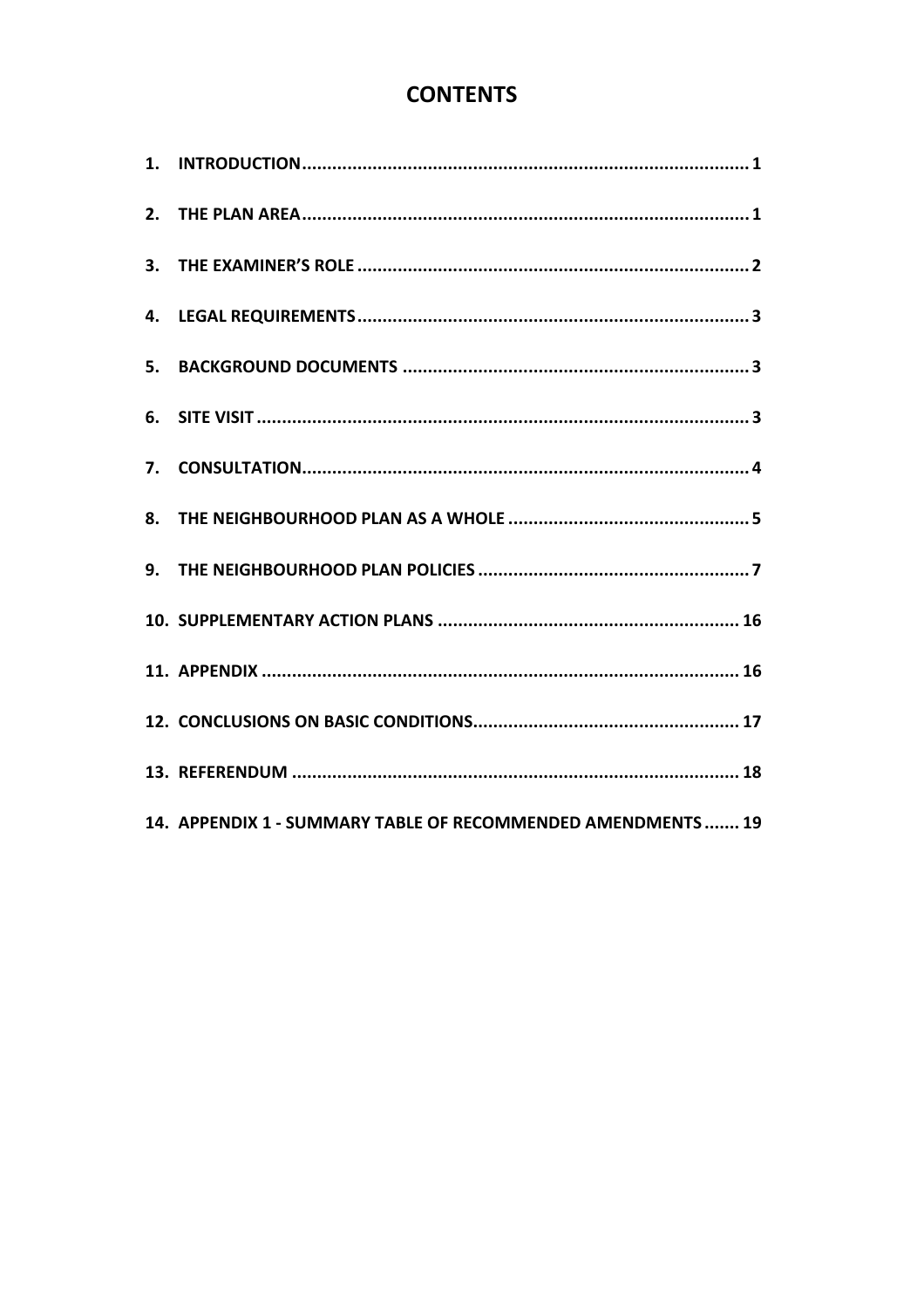## **INTRODUCTION**

- 1. This report sets out the findings of the Independent Examination of the Stubton Neighbourhood Plan 2014 to 2026 (SNP).
- 2. The plan has been submitted to South Kesteven District Council (SKDC) by Stubton Parish Council, which is the qualifying body under the Neighbourhood Planning (General) Regulations 2012. The plan was co-ordinated by a Steering Group with professional support.
- 3. It is clear that a lot of hard work has gone into preparing the SNP and the Steering Group should be congratulated for pulling it together.
- 4. The Plan has subsequently been submitted for examination to Trevor Roberts Associates by the District Council, with the agreement of the Parish Council.
- 5. Neighbourhood Plans were introduced by the Localism Act 2011 with the aim of allowing local communities to take responsibility for guiding development in their area. This role was confirmed in paragraph 183 of the National Planning Policy Framework (NPPF) as follows –

*183. Neighbourhood planning gives communities direct power to develop a shared vision for their neighbourhood and deliver the sustainable development they need. Parishes and neighbourhood forums can use neighbourhood planning to:* 

- *set planning policies through neighbourhood plans to determine decisions on planning applications; and*
- *grant planning permission through Neighbourhood Development Orders and Community Right to Build Orders for specific development which complies with the order.*
- 6. This report assesses whether the plan submitted to the District Council is legally compliant and meets the Basic Conditions that neighbourhood plans are required to meet. It then considers the content of the plan and recommends a limited number of changes to the policies and supporting text.
- 7. Finally, this report recommends whether or not the Plan should go forward to a local referendum.

## **THE PLAN AREA**

8. The village of Stubton is located in the South Kesteven District of Lincolnshire. It has a population of 179 and consists of 77 households. The majority of these are located within the small village itself, with occasional buildings located in the surrounding open countryside. The Stubton Neighbourhood Plan (SNP) area coincides with the boundary of Stubton Civic Parish and covers an area of around  $5km^2$ .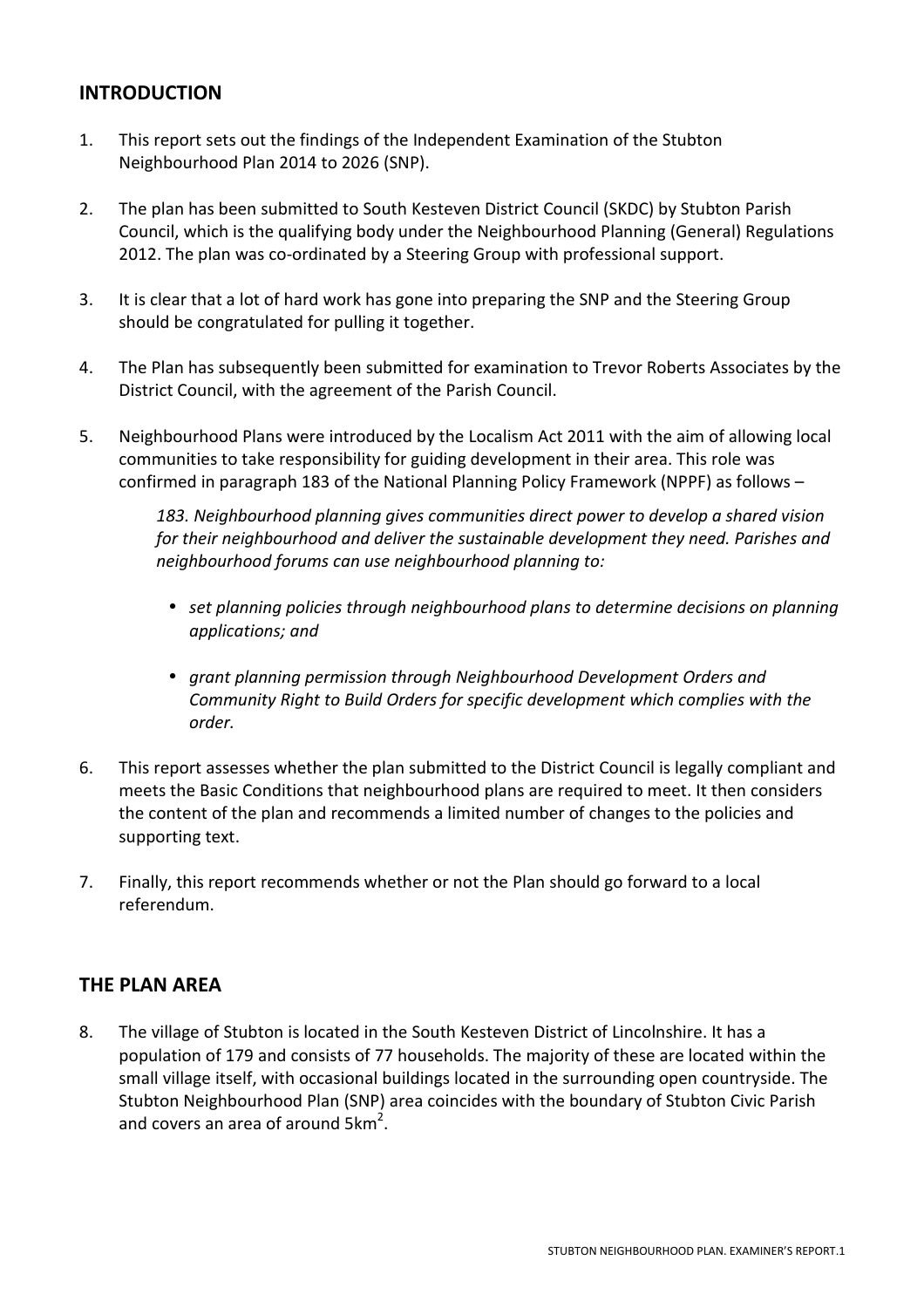## **THE EXAMINER'S ROLE**

- 9. I was appointed by SKDC, with the consent of Stubton Parish Council, to conduct an examination of the Neighbourhood Plan and prepare this report of the independent examination. I am independent of the District Council and the Parish Council. I do not have any interest in any land that may be affected by the Neighbourhood Plan and I possess appropriate qualifications and experience.
- 10. I have around 30 years' experience of environmental management, environmental policy and town planning and have been a full member of the Royal Town Planning Institute (RTPI) since 2001. I hold a BSc (Hons) in Biology, an MSc in Environmental Resources and a Postgraduate Diploma in Town and Country Planning. I have undertaken a number of roles within the public and voluntary sectors working on environmental planning issues and have been running my own planning and environmental consultancy since 2007. I am an Associate of Trevor Roberts Associates.
- 11. As Independent Examiner I am required to recommend one of the following:
	- that the Neighbourhood Plan is submitted to a referendum
	- that modifications specified in this report are made and that the modified Neighbourhood Plan is submitted to a referendum
	- that the Neighbourhood Plan does not proceed to a referendum on the basis that it does not meet the necessary legal requirements.
- 12. As Independent Examiner I must consider whether the Neighbourhood Plan meets the Basic Conditions<sup>1</sup>. The guidance in the National Planning Practice Guidance (NPPG) relates to legislation in paragraph 8(2) of Schedule 4B to the Town and Country Planning Act 1990.
- 13. These Basic Conditions as set out in the NPPG are as follows:
	- having regard to national policies and advice contained in guidance issued by the Secretary of State it is appropriate to make the neighbourhood plan
	- the making of the neighbourhood plan contributes to the achievement of sustainable development
	- the making of the neighbourhood plan is in general conformity with the strategic policies contained in the development plan for the area of the authority (or any part of that area)
	- the making of the neighbourhood plan does not breach, and is otherwise compatible with, EU obligations.
- 14. My conclusions as to whether the SNP meets these Basic Conditions are included at the end of this report.

 $<sup>1</sup>$  National Planning Practice Guidance - Reference ID: 41-065-20140306</sup>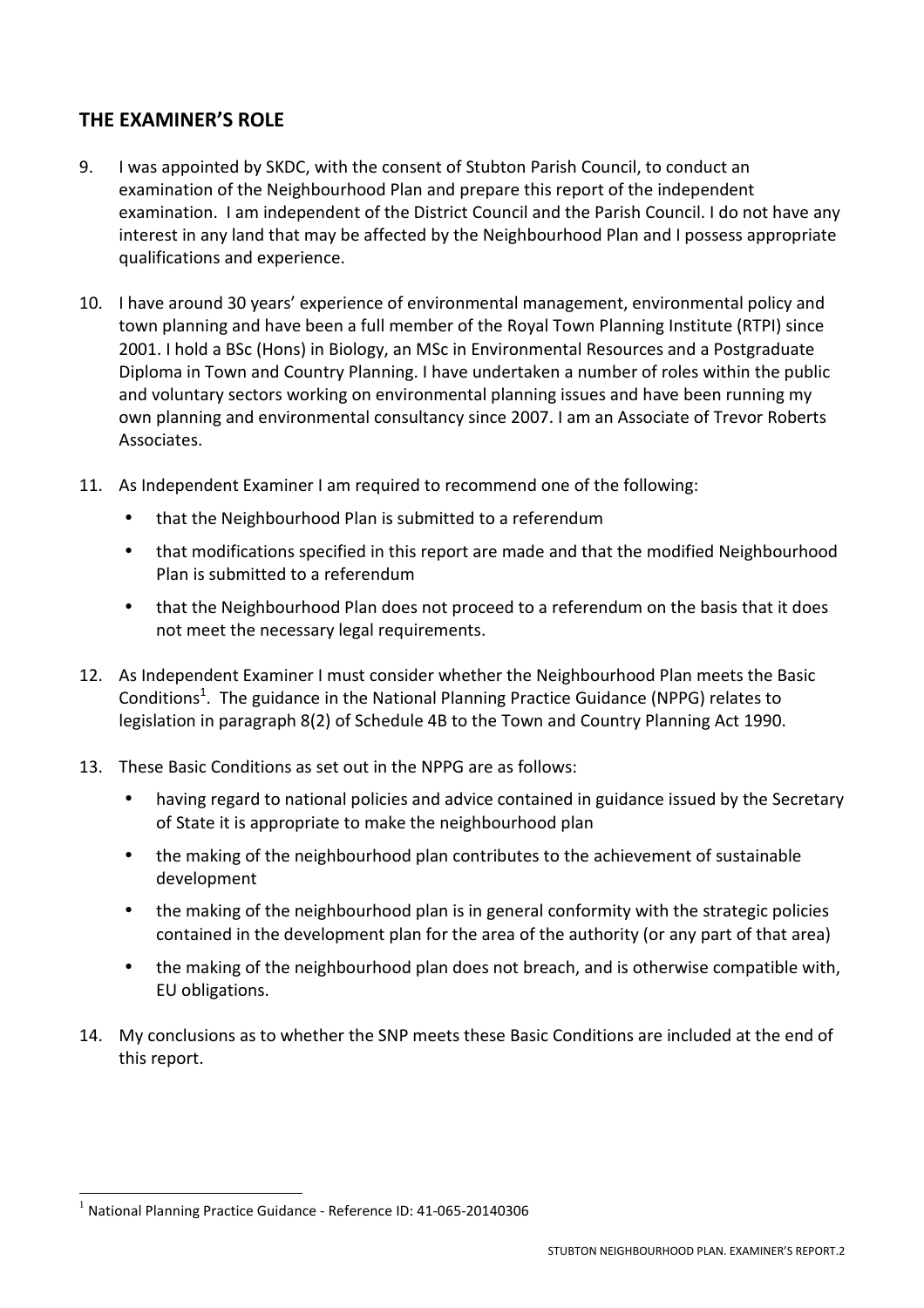## **LEGAL REQUIREMENTS**

- 15. In examining the SNP I am also legally required<sup>2</sup> to check whether:
	- the policies relate to the development and use of land for a designated Neighbourhood Plan Area
	- the Neighbourhood Plan meets the requirements to specify the period to which it has effect
	- the Neighbourhood Plan has been prepared for an area that has been designated under the Localism Act 2011 and has been submitted for examination by a qualifying body
	- the voting area should extend beyond the neighbourhood area to which the Neighbourhood Plan relates.
- 16. Having addressed the matters identified in paragraph 15, I am satisfied that each of the first three criteria has been met. My conclusion as to whether the voting area should be extended is included at the end of this report.

## **BACKGROUND DOCUMENTS**

- 17. In undertaking this examination, I have considered the following documents:
	- Stubton Neighbourhood Plan 2014 to 2026 (Draft)
	- Stubton Parish Landscape Character Assessment (Allen Pyke Associates Nov 2013)
	- South Kesteven Core Strategy to 2026 (adopted July 2010)
	- South Kesteven Local Plan Site Allocation and Policies Development Plan Document (adopted April 2014)
	- Combined Decision and Report (South Kesteven District Council Sept 2014)
	- **Stubton Basic Conditions Statement**
	- Stubton NDP SEA Screening Determination
	- Stubton NDP SEA Screening Report
	- Stubton Statement of Consultation
	- Public Notice
	- Stubton Representations.

#### **SITE VISIT**

 $\overline{a}$ 

18. I carried out an unaccompanied visit to the Stubton area on 14 December 2014. I walked around the village centre, including many of the side roads. I then walked a footpath circuit starting in the south west of the village, through the village and then around paths to the north and east of the village.

<sup>&</sup>lt;sup>2</sup> Paragraph 8(1) of Schedule 4B to the Town and Country Planning Act 1990 (as amended)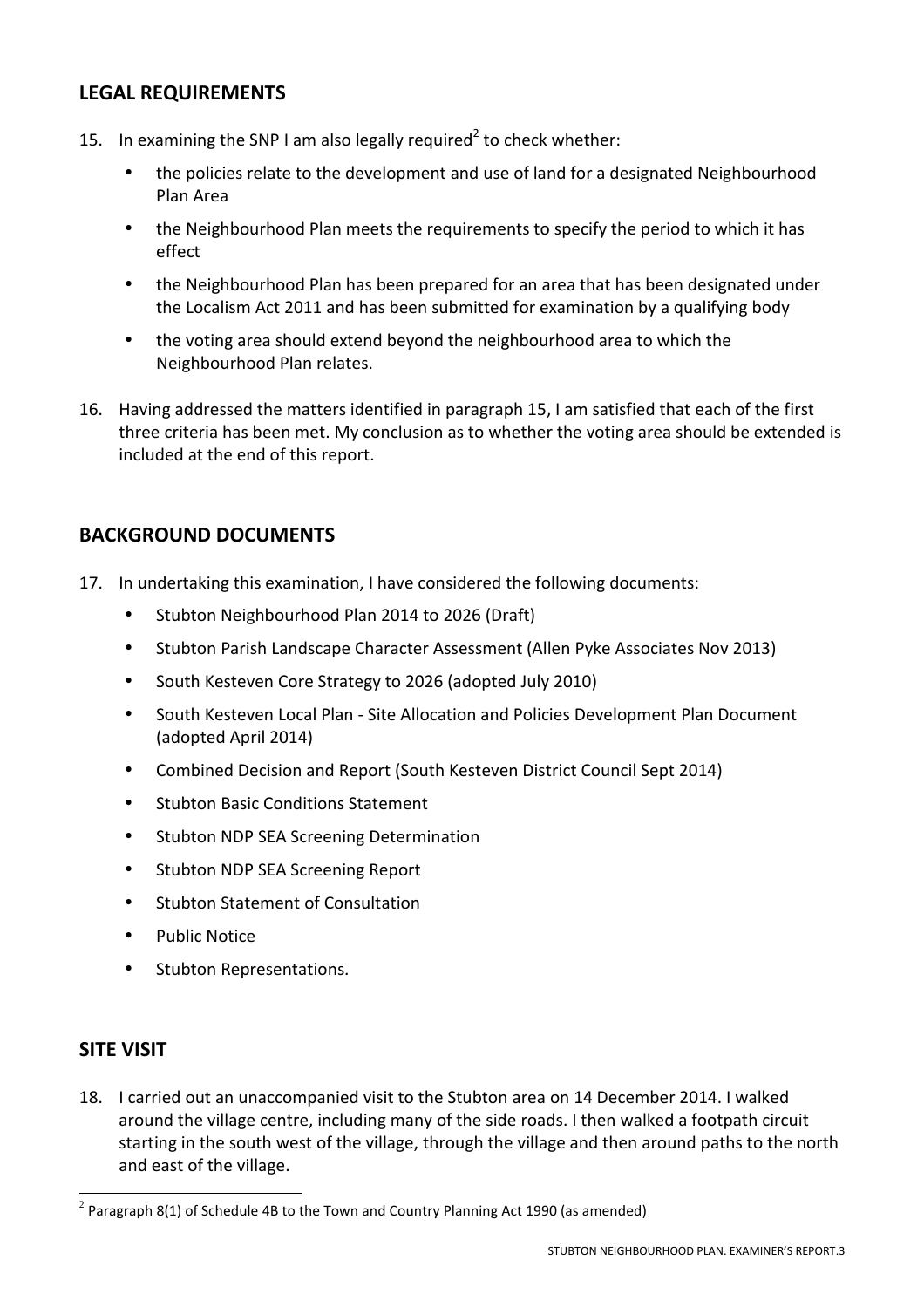19. I found that the parish was rural in character with one main nucleated settlement. There were a number of buildings of historic interest, including the church and Stubton Hall. The surrounding countryside consists of agricultural land, typically bounded by hedgerows and hedgerow trees. There are a number of small woodlands to add diversity. There is a comprehensive network of public rights of way covering most of the parish.

## **CONSULTATION**

## **The Consultation Process**

- 20. The Steering Group has prepared a Statement of Consultation which clearly sets out the process from the initial decision by the Parish Council to prepare the plan through to the SNP's submission for examination. I am satisfied that the stages outlined are consistent with the necessary Regulations<sup>3</sup>.
- 21. The first stage of consultation was an open workshop to which all members of the local community were invited and 28 attended. During the workshop the Steering Group gave a presentation and led discussions to identify the key aims and issues. This was followed up with a questionnaire which received 42 replies. Given the small population of the village I consider this level of response to be acceptable in identifying the key issues to be addressed.
- 22. Having compiled the responses to the questionnaire and used these to form aims and objectives for the SNP I agree that it was essential to organise a second meeting to report back the findings. I am also satisfied that village notice boards and the village website were suitable methods of further promoting the findings.
- 23. Once the draft plan had been produced a further meeting was arranged and details of the SNP were circulated more widely in the village and on the website. I consider this to be an appropriate level of consultation.
- 24. Once the SNP had been submitted SKDC, the Council undertook a further 6-week publicity period as required by Section 16 of the Neighbourhood Planning Regulations. I am satisfied that the process undertaken is consistent with sub-sections (i) to (v) of Section 16<sup>4</sup>.
- 25. Similarly, the Council has followed the correct process as required by Section 17 of the Regulations<sup>5</sup> in appointing myself as an independent examiner and in providing all the necessary documents.
- 26. The Landscape Character Assessment carried out by Allen Pyke Associates included a separate public workshop and questionnaire, which, in my view, adds value to its findings, particularly in identifying which are the most valued features and views.

 $^3$  Parts 2,3,and 5 of the Neighbourhood Planning (General) Regulations 2012

<sup>&</sup>lt;sup>4</sup> Section 16 of the Neighbourhood Planning (General) Regulations 2012

 $<sup>5</sup>$  Section 17 of the Neighbourhood Planning (General) Regulations 2012</sup>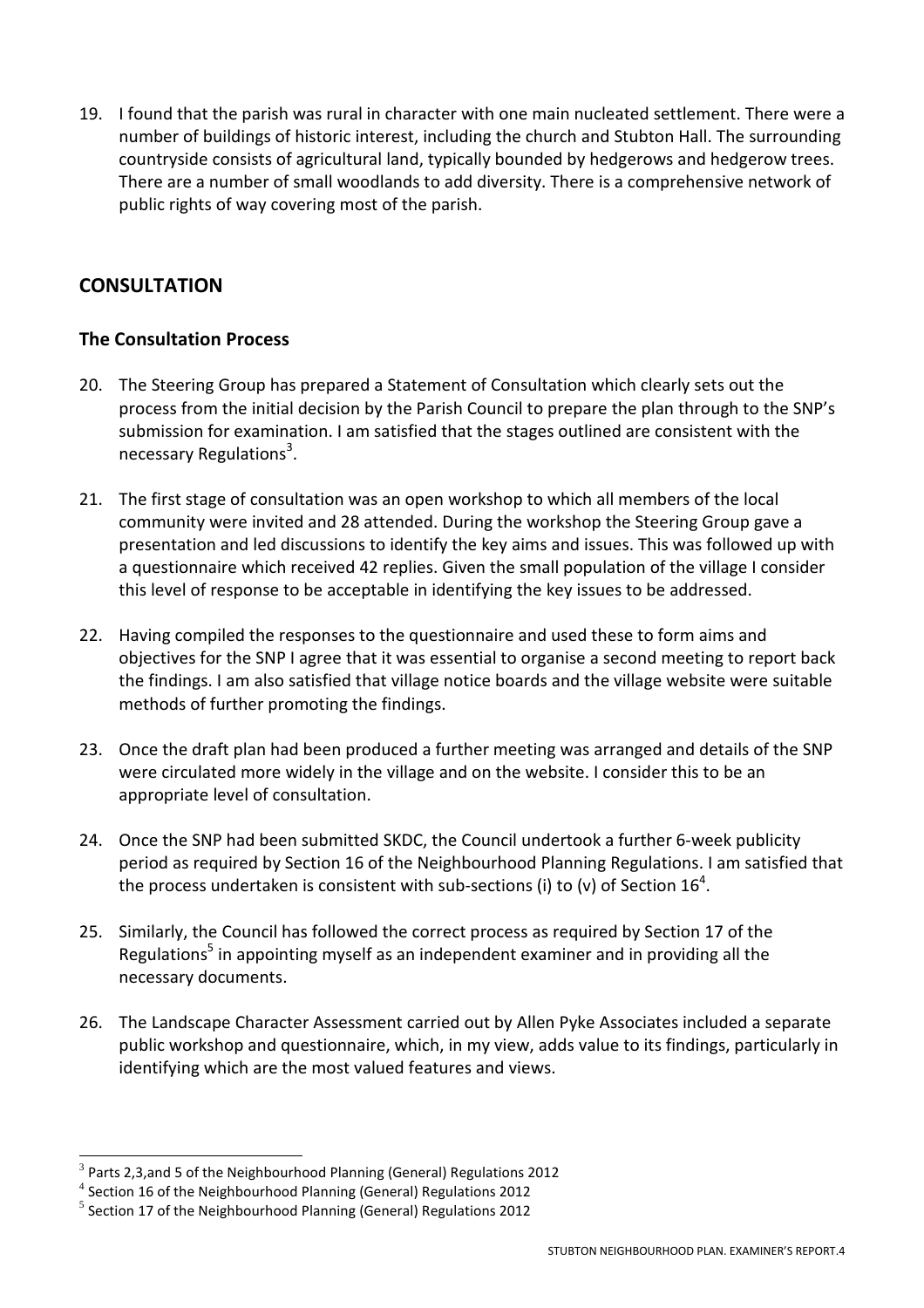- 27. In parallel with the public consultations, letters were sent out in the early stages of the plan preparation process to statutory authorities, local businesses and landowners. Whilst I am not in a position to assess whether all the relevant landowners were consulted, I am satisfied that the list of statutory agencies, local authorities and parishes, utility companies and other organisations appears to be comprehensive.
- 28. The Statement of Consultation sets out some of the comments made and shows that these have clearly influenced the development of the SNP.
- 29. From the evidence provided to me through the Statement of Consultation I am in no doubt that the preparation of the Neighbourhood Plan has included an inclusive and comprehensive approach to seeking the opinions of all interested parties at all stages of the plan-making process. The Steering Group and their advisers have taken many of the comments on board and incorporated changes into the Neighbourhood Plan. I conclude that the consultation process undertaken fully complies with the requirements of Part 5, Section 14 of the Neighbourhood Planning (General) Regulations 2012.

#### **Representations**

- 30. During the six week publicity period on the submission draft of the SNP, SKDC received a total of 12 responses from 6 different consultees.
	- Natural England supported the approach being taken to landscape and biodiversity issues in the SNP.
	- Lincolnshire County Council made 4 representations supporting the SNP overall and commenting on issues relating to the Community Infrastructure Levy (CIL), internet performance and impact of traffic.
	- The Heritage Trust for Lincolnshire pointed out some formatting errors in the tables in the Appendix.
	- Foston Parish Council supported the SNP and considered that the issues were similar to those in their emerging Neighbourhood Plan.
	- The Highways Agency made some comments in relation to impacts on the strategic road network.
	- The Environment Agency made 4 representations requesting further detail to be included on flood risk; water quality; land contamination and soil; and climate change.

#### **THE NEIGHBOURHOOD PLAN AS A WHOLE**

31. In considering the SNP as a whole I am required to consider whether it is legally compliant and whether it meets the Basic Conditions required of a Neighbourhood Plan. The Steering Group has prepared a Basic Conditions Statement in relation to the SNP, which has been agreed with SKDC.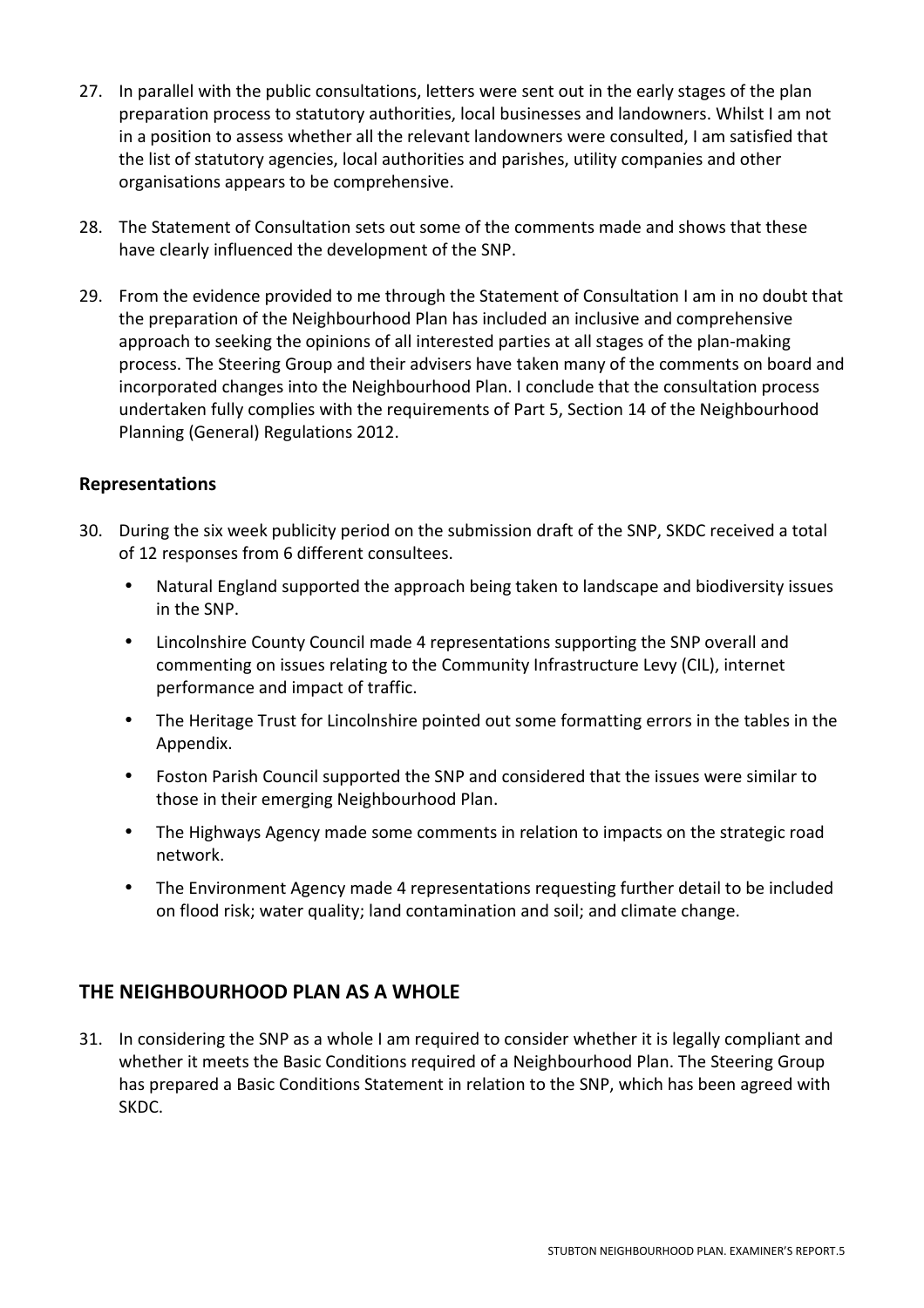- 32. In terms of legal compliance, the SNP preparation process clearly follows the requirements of the legislation and accompanying Regulations<sup>6</sup>. The SNP has been submitted by Stubton Parish Council which is a qualifying body and the boundary of the SNP area was approved by South Kesteven District Council on 15 February 2013 and relates to Stubton Civil Parish only.
- 33. It is clear from the cover of the SNP that the plan period is 2014 to 2026, which is a realistic time period for this type of plan and coincides with the timescale for the South Kesteven Core Strategy (SKCS).
- 34. In order to comply with the Basic Condition relating to European obligations, the Steering Group requested a formal determination from the District Council as to whether the SNP would require a Strategic Environmental Assessment (SEA) under the SEA Directive<sup>7</sup> and UK Regulations<sup>8</sup>. I am satisfied that the District Council followed the required process in consulting with Natural England, the Environment Agency and English Heritage. I am also satisfied with their conclusion that the SNP is not likely to have significant environmental effects and that an SEA is not required.
- 35. Having reviewed the District Council's 'Strategic Environmental Assessment and Habitats Regulation Assessment Report', I am satisfied that a thorough process has been undertaken in accordance with the various regulations. In particular, I agree that the environmental impacts would be limited as the SNP is not proposing to allocate sites for development. In the case of the Habitats Regulations<sup>9</sup>, it is clear to me that, as there are no European protected sites within 20km of Stubton, then a Habitats Regulations Assessment is not required.
- 36. The Stubton Neighbourhood Plan starts with a section entitled 'Background and Context'. This sets the scene by introducing neighbourhood plans as a concept and the background to why one was considered necessary for Stubton. The main reasons given are pressure from an increased number of planning applications and the potential for change in the village and surrounding landscape due to increased housing developments and changes in agricultural practices. The process sought to give local people a greater say in the future of the parish. I consider that these are sound reasons to justify the need for the Plan.
- 37. The SNP has been co-ordinated by a Steering Group of local residents, with professional planning and landscape support being acquired through grant aid.
- 38. Section 2 entitled 'Planning Regulations' gives a brief introduction to the NPPF and the SKCS, which are the key policy documents with which the SNP is required to comply. This section does not include the NPPG or the South Kesteven Sites and Policies Development Plan Document (SAPDPD). Both of these were published in 2014 and therefore not available at the time of drafting the SNP. Later in this report I do refer to these two documents in assessing the individual policies in the SNP.
- 39. Section 3 of the SNP provides some detailed information about Stubton. The brief history of the village appears to be well researched and clearly presented. The sub-section on 'Stubton Character and Style' has again been well researched and has drawn on the Landscape Character

 6 Localism Act (2011) and the Neighbourhood Planning (General) Regulations 2012.

 $^7$  European Directive 2001/42/EC "on the assessment of the effects of certain plans and programmes on the environment".

 $^8$  Environmental Assessment of Plans and Programmes Regulations 2004 Section 9(1).

 $^{9}$  The Conservation of Habitats and Species Regulations 2010.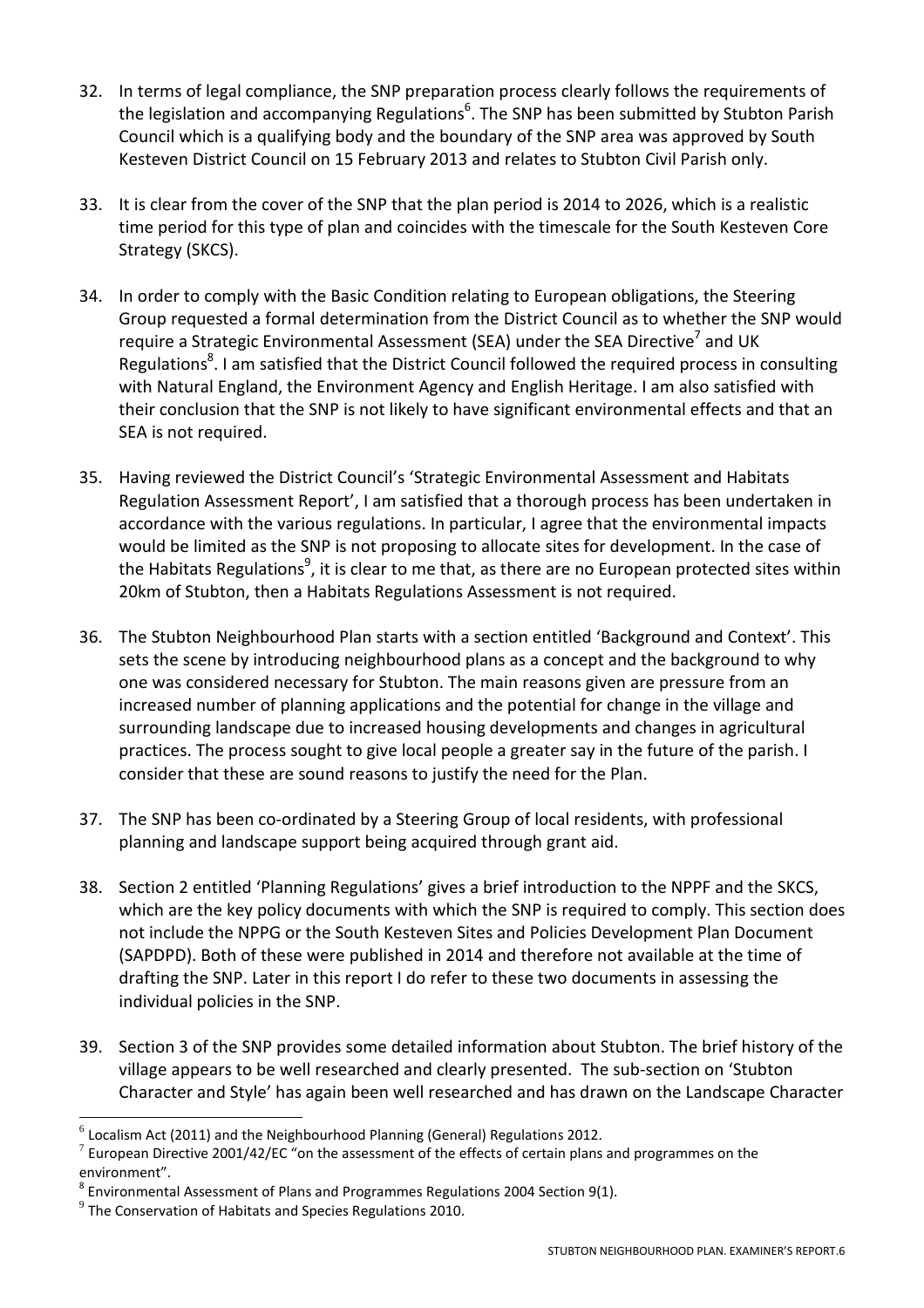Assessment prepared by Allen Pyke Associates. I consider the description of the village to be a very accurate one, having visited the village to view a number of the features described. The 'Village Demographic' sub-section provides useful 2011 Census information to back up the policies. Background information on the economy and leisure also help to set the scene.

- 40. Section 4 sets out the SNP process and includes the questionnaire surveys referred to above and refers to compliance with SKDC policy and the Landscape Character Assessment.
- 41. Aims and Objectives were developed during the community engagement process and are included in Section 5. The list appears to me to be fairly comprehensive, based on what I saw on my site visit. Whilst the list does not infer any order of priority, I consider that the current order, with the natural environment first is appropriate. This is not in the same order as the policies and I shall address this inconsistency later in this report. The sub-section on 'Opportunities and Constraints' adds additional information to assist in making the link between the Aims and Objectives and the Plan policies.
- 42. One of the sub-sections relates to renewable energy and refers, in particular, to the possibility of large scale wind energy developments in the local area. At the time of my site visit in December 2014 there was a current application for 5 X 126.5 turbines in the neighbouring parish of Hough on the Hill, which could have an impact on the setting of the village. Also, I noticed that there were a number of smaller scale roof-mounted solar panel developments in various locations around the village. I am surprised, therefore, that this issue has not been specifically addressed in either the Vision Statement or the Plan policies. In the absence of a specific policy, decisions would need to be made in accordance with the natural environment and built environment policies.
- 43. Section 6 sets out the Vision for Stubton. The Vision is, in my view, very appropriate to Stubton and is based on the community engagement questionnaire. The use of Quality Benchmarks to support the Vision and to measure change against is likely to be very useful, particularly when it comes to reviewing the SNP in the future.
- 44. The last sentence on page 32 contains a double negative that would encourage developments that compromise aesthetic and economic viability. The wording needs to be changed as follows:

*…The Steering Group holds the view that any development proposals which compromise its aesthetic and economic viability would not be unacceptable acceptable.* 

45. There are a number of instances where the section headings in the Table of Contents differ slightly from the section headings within the body of the Plan. I recommend that the Steering Group review this in order to make the Plan contents more consistent.

## **THE NEIGHBOURHOOD PLAN POLICIES**

46. The SNP states that the Regulations<sup>10</sup> have informed the preparation of policies for the Stubton Neighbourhood Plan, in particular:

 $^{10}$  Neighbourhood Planning (General) Regulations 2012.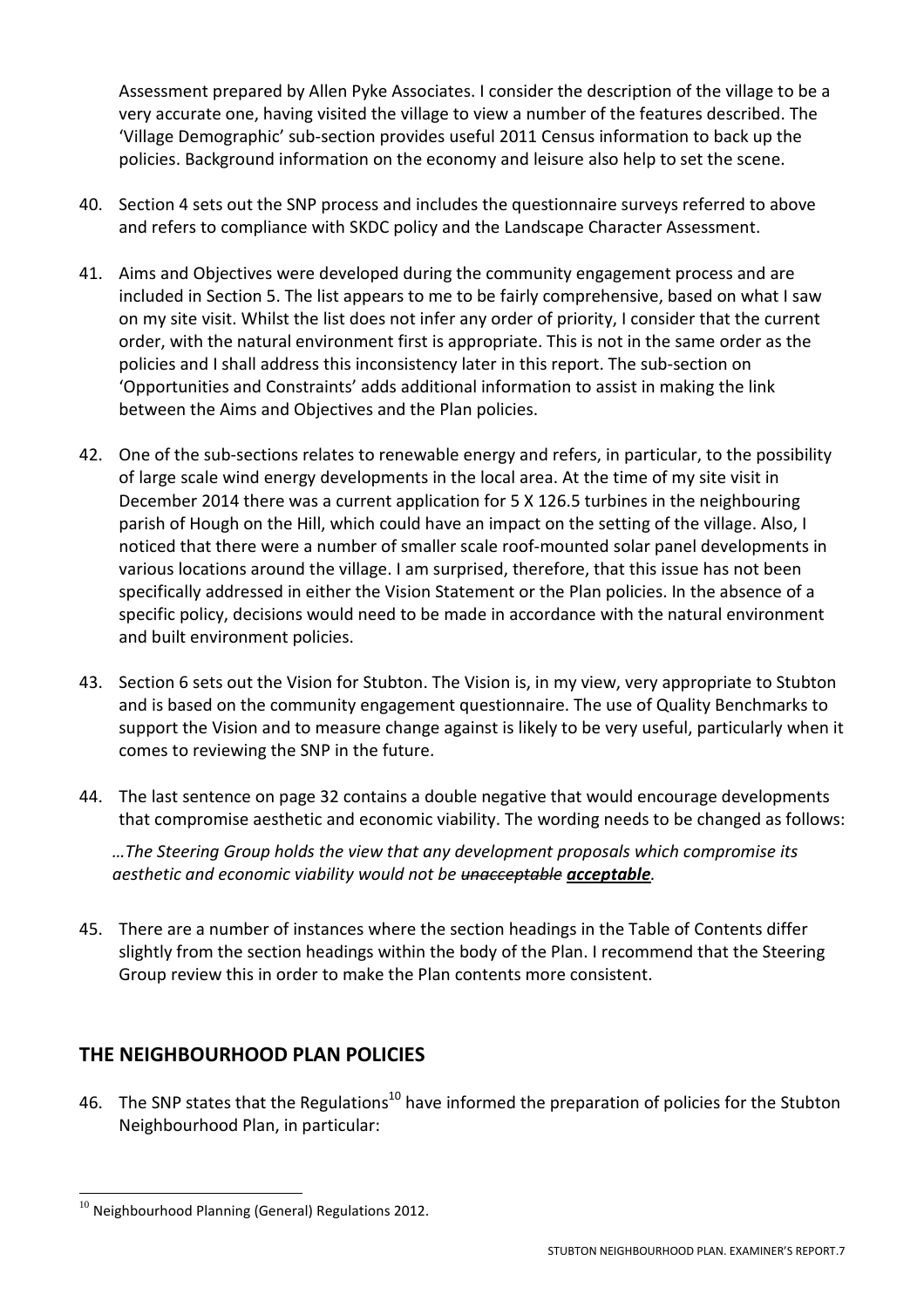- Ensuring that the Neighbourhood Plan contributes to the achievement of sustainable development (which is defined below).
- Ensuring that the Neighbourhood Plan is in general conformity with the strategic policies of South Kesteven District Council.
- 47. The definition of sustainable development used in the SNP is that used in the NPPF, which seeks to integrate economic, social and environmental roles for planning. In my view, this is the relevant and recent definition to use.
- 48. I consider that in developing the SNP, the Steering Group and its consultants have sought to integrate the three strands of sustainable development into the Aims and Objectives, Vision and policies of the SNP. They are also looking to take a long term view by setting policies up to 2026 and identifying quality benchmarks beyond that.
- 49. The list of Aims and Objectives included in the table on page 26 and on pages 35-36 seems to me to be a reasonable list which covers the economic, social and environmental roles of sustainable development. Although the SNP does not appear to suggest that these are in any order of priority, I consider that it would be clearer if the policy sections followed the same order as the Aims and Objectives ie:
	- Natural Environment
	- Built Environment
	- Recreation
	- Traffic and road safety.
- 50. This change would require some reorganisation of the supporting text under the built environment and natural environment sub-sections. There are one or two places where landscape issues would be better referred to under 'natural environment' rather than 'built environment'. Therefore I suggest the following re-ordering of the paragraphs:

#### *Natural Environment*

*Stubton is located within the open countryside….lifestyle of residents.* 

*In response to residents' views….underpinning this Plan.* 

*The following section describes the local landscape….main characteristics.* 

*Map* 

*The topography of the parish is….issues set within this context.* 

*Map* 

*Policies NE1, NE2 and NE3* 

#### *Built Environment*

*Stubton is a small residential village…east of the village on Brandon Road.* 

*Whilst early village development took place….delineate property boundaries.* 

*A small number of farms….character of the buildings(s) or their setting.*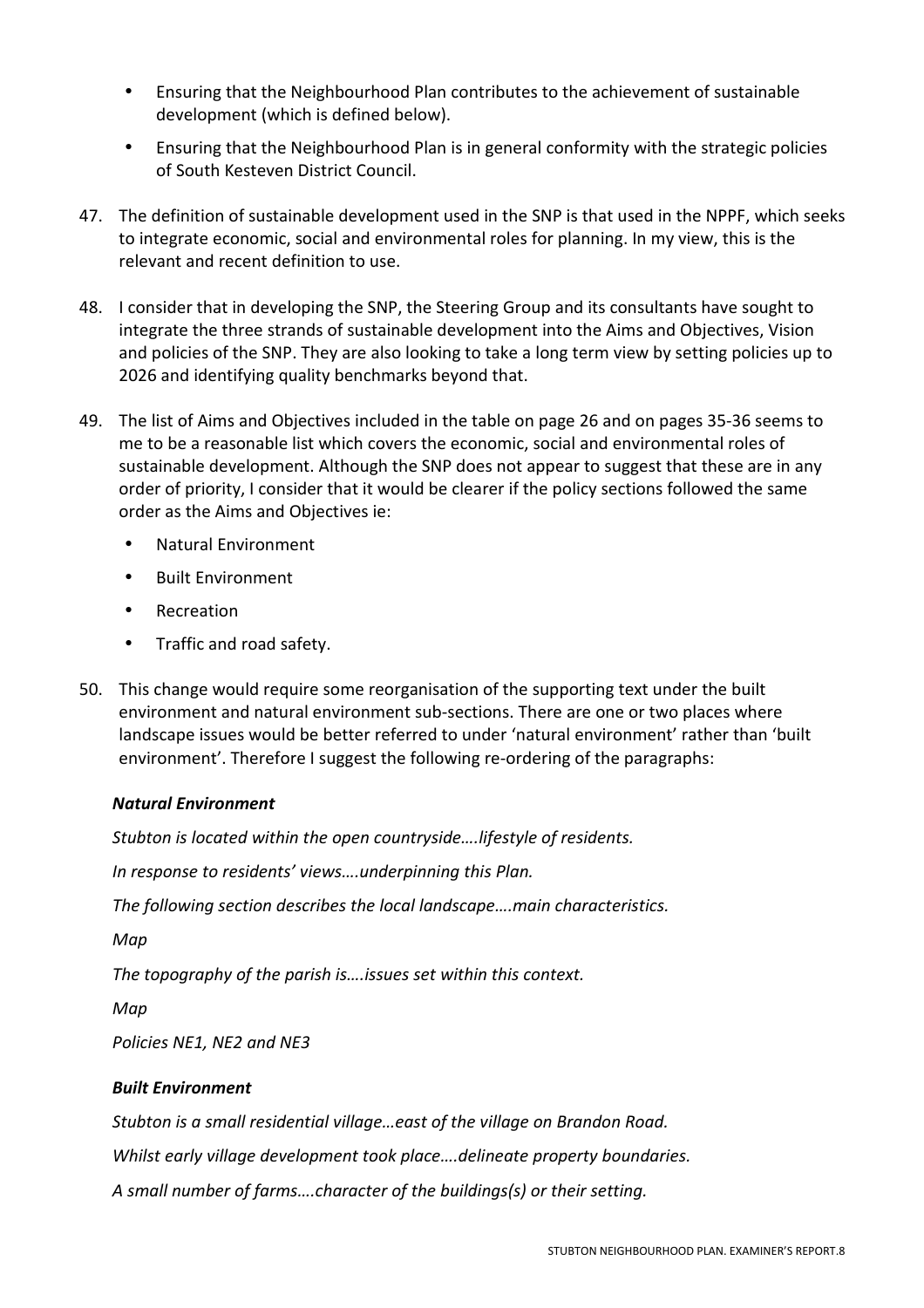*The Stubton Neighbourhood Plan supports….for the purposes of the Stubton Neighbourhood Plan.* 

*Policies BE1 and BE2.* 

- 51. Including the South Kesteven Spatial Strategy paragraphs at the end of the built environment text will lead more easily into the policy wording for the built environment.
- 52. In assessing the effectiveness of the proposed policies in the SNP, I have taken my own view on the policies, based on experience from elsewhere and have reviewed them against national and local planning policy and guidance. At the time the SNP was drafted the relevant policy documents were the NPPF and the SKCS. As the Core Strategy pre-dates the NPPF its policies can be given weight in accordance with their degree of consistency with the NPPF. Since the SNP was drafted, the Government has published the NPPG in 2014 to support the NPPF, and SKDC adopted the SAPDPD in 2014. I have taken all four documents into account in my assessment of the policies.
- 53. Where relevant I have also taken into account representations made during the recent six-week publicity period.

## **Built Environment – Policies BE1 and BE2**

- 54. Policies BE1 and BE2 set out the types of uses that would be supported in terms of new built development. The policies are slightly unclear in their reference to 'appropriate uses' without defining in the policies what these are. However I notice from the final paragraph of page 38 that this term refers to the 'uses' set out within the South Kesteven District Council Spatial Strategy as referred to in Policy SP1 on page 37 of the SNP. The uses in the Spatial Strategy are stated to be 'acceptable uses', so there is some possibility for confusion. To resolve this I suggest below a change to the last paragraph on page 38 (in addition to the reordering referred to above).
- 55. As currently worded Policy BE1 appears to advocate the protection and enhancement of the setting of the village rather than the village itself. I have therefore suggested a minor amendment to the wording (see below) in order to clarify this point.
- 56. Policy BE2 seeks to ensure that any future development in the parish is compatible with the character of the existing landscape and buildings. As currently worded I consider this policy to be clear and would expect it to be effective in influencing development in the parish.

| <b>Policy Document</b>                                                     | Neighbourhood Plan Conformity/Compliance                                                                                                                                                                                                                                           |
|----------------------------------------------------------------------------|------------------------------------------------------------------------------------------------------------------------------------------------------------------------------------------------------------------------------------------------------------------------------------|
| <b>National Planning</b><br>$\bullet$<br><b>Policy Framework</b><br>(NPPF) | These policies are consistent with paragraph 17 of the NPPF, which sets<br>out core planning principles. The key paragraphs of relevance relate to<br>the role of neighbourhood planning, high quality design, the character<br>of different areas and conserving heritage assets. |
|                                                                            | These policies will contribute to meeting the requirement for<br>$\bullet$<br>development to be sustainable under paragraphs 7 and 14.                                                                                                                                             |

#### **Table of conformity/compliance – Policies BE1 and BE2**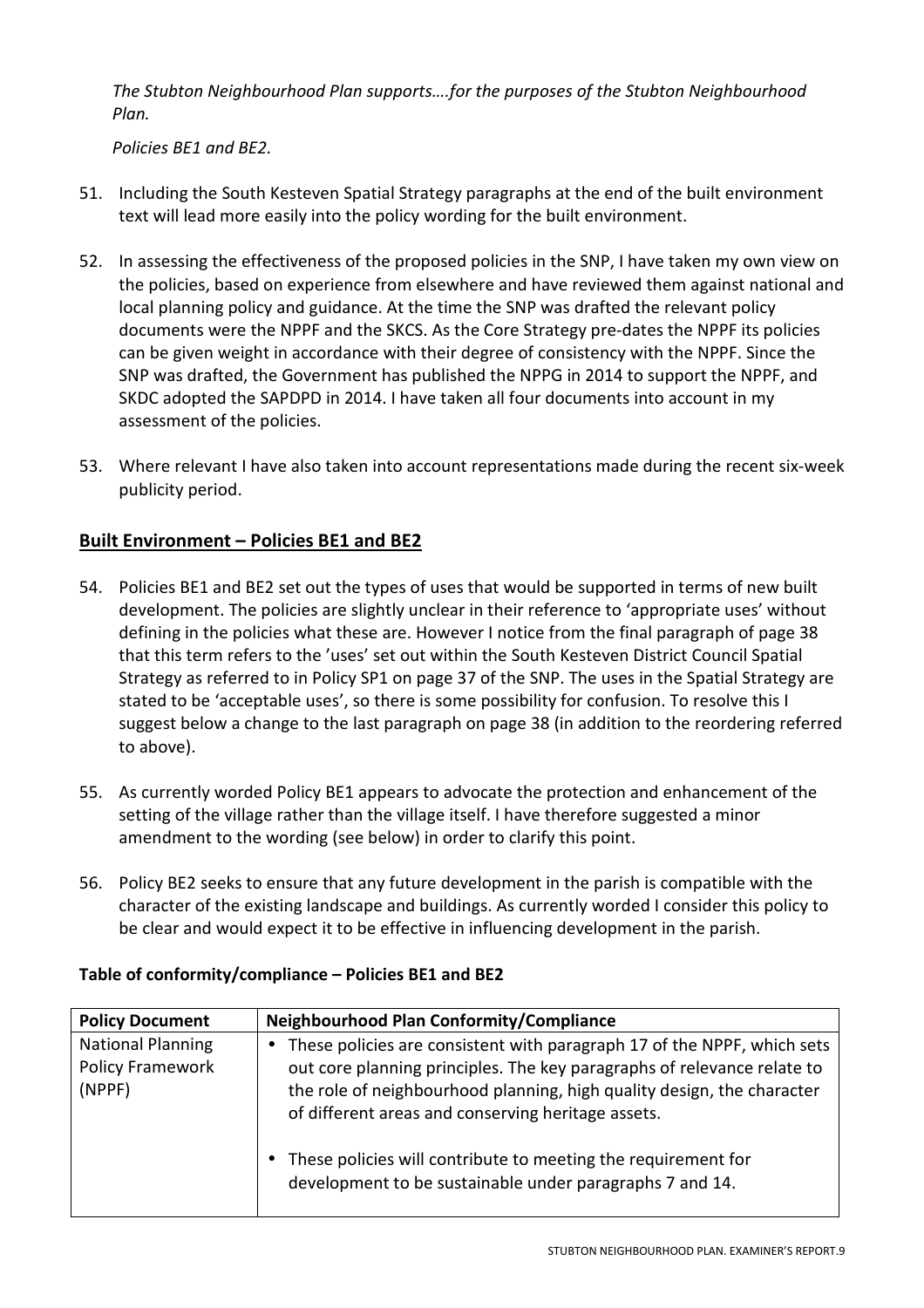|                                                                                                         | • As stated in the SNP, it would be consistent with Section 7 of the NPPF<br>requiring good design. In particular it would meet the requirements of<br>paragraph 58 relating to sense of place, local character and history.<br>The wording is also consistent with the NPPF in relation to Sections 11<br>and 12 regarding the natural and historic environment.                                                                                                                                                                                                                                |
|---------------------------------------------------------------------------------------------------------|--------------------------------------------------------------------------------------------------------------------------------------------------------------------------------------------------------------------------------------------------------------------------------------------------------------------------------------------------------------------------------------------------------------------------------------------------------------------------------------------------------------------------------------------------------------------------------------------------|
| <b>National Planning</b><br><b>Practice Guidance</b><br>(NPPG)                                          | The wording of the policies contains a positive strategy for<br>$\bullet$<br>conservation of the historic environment. The inclusion of a specific<br>policy in relation to the use of buildings and design of new<br>development and infrastructure is consistent with guidance on the<br>historic environment in the NPPG <sup>11</sup> .                                                                                                                                                                                                                                                      |
|                                                                                                         | The SNP includes a comprehensive description of the local built<br>environment to support these policies. This, combined with the<br>policies, is consistent with the suggested approach to the historic<br>environment in Neighbourhood Plans, as set out in the NPP $G^{12}$ .                                                                                                                                                                                                                                                                                                                 |
| South Kesteven Core<br>Strategy 2010                                                                    | These policies are consistent with the Vision statement and Objectives<br>$\bullet$<br>11 and 12, included within the SKCS.                                                                                                                                                                                                                                                                                                                                                                                                                                                                      |
|                                                                                                         | Policy SP1 of the SKCS relating to the Spatial Strategy has been<br>referenced in the Neighbourhood Plan and its requirements in relation<br>to villages and countryside development have been directly<br>incorporated into the SNP. The exceptions to policy SP1 have been<br>identified as 'appropriate uses' within the Plan.                                                                                                                                                                                                                                                                |
|                                                                                                         | Policies BE1 and BE2 are wholly consistent with Policy EN1 of the SKCS.<br>Whilst the SNP policies are less detailed than that in the SKCS, I am<br>satisfied that the detailed assessment of the local area included in the<br>SNP will enable these policies to be implemented effectively in<br>conjunction with Policy EN1.                                                                                                                                                                                                                                                                  |
|                                                                                                         | The focus on new housing in rural areas being restricted to affordable<br>housing is consistent with the requirements of Policy H1 of the SKCS. I<br>note that there is an inconsistency here in that Policy H1 restricts<br>affordable housing to meeting local needs whereas Policies BE1 and<br>BE2 do not include local need in the appropriate uses.                                                                                                                                                                                                                                        |
| South Kesteven Site<br>Allocations and<br><b>Policies Development</b><br>Plan Document 2014<br>(SAPDPD) | The SAPDPD was adopted in April 2014 and may have been too late to<br>$\bullet$<br>be included in the Neighbourhood Plan. The SAPDPD includes Policy<br>SAP2, which relates to Rural Exception Affordable Housing. As with the<br>SKCS policy, this relates specifically to local affordable housing and<br>Stubton is specifically identified as one of the "areas of search". The<br>policy includes a number of criteria, including avoiding impacts on local<br>character, landscape and historic assets. Therefore I consider that<br>Policies BE1 and BE2 are consistent with Policy SAP2. |

 $^{11}$  National Planning Practice Guidance – Reference ID 18a-004-20140306.

 $^{12}$  National Planning Practice Guidance – Reference ID 18a-007-20140306.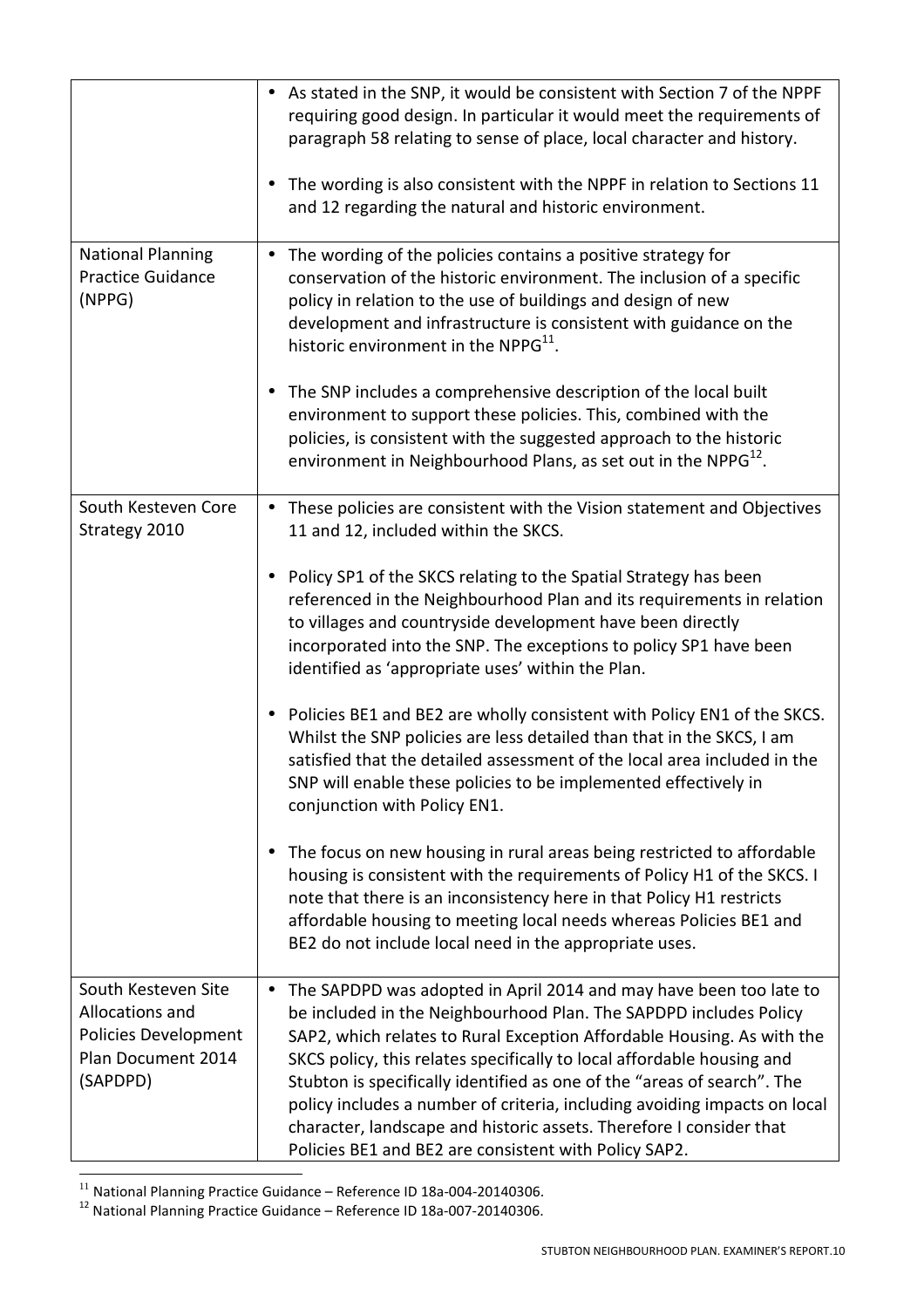- *57.* **Representations** In their consultation response (STUB9) the Environment Agency (EA) requested that an additional flood risk policy was added to this section. They asked that this should include a reference to the sequential test in relation to flood risk that is included in paragraph 100 and 101 of the NPPF.
- 58. Policy EN2 of the SKCS (Reducing the Risk of Flooding) requires flood risk to be fully assessed using the sequential approach. Whilst the SKCS pre-dates the NPPF and the references to PPS25 are now out of date, I consider that the requirements of Policy EN2 can still be implemented through the provisions of the NPPF and NPPG.
- 59. With flood risk being referred to in the supporting text to the Built Environment section and the existing policies at national and district level, I do not agree with the Environment Agency that a specific additional policy should be included in the Neighbourhood Plan.

#### 60. **Recommended amendments to the policy BE1 –**

*"New development for appropriate uses, which is in accordance with the other policies of this plan, will be supported where it can be demonstrated that opportunities to protect and enhance the landscape and/or built environment setting of Stubton and/or its setting have been considered and incorporated."* 

61. **Recommended amendments to the supporting text -** 

Last paragraph on page 38 –

*"The Stubton Neighbourhood Plan supports developments which accord with the South Kesteven District Council spatial strategy, as outlined previously, where it maximises opportunities to protect and enrich the landscape and built setting of the village and its environs as defined within the Stubton Landscape Character Assessment. The list of uses set out within the South Kesteven District Council spatial strategy as 'acceptable uses' are considered*  to be 'appropriate uses' for the purposes of the Stubton Neighbourhood Plan and the built *environment policies in particular."* 

62. I recommend that the Steering Group consider whether they wish affordable housing to be restricted to identified local need so as to be consistent with Policy H1 of the SKCS and Policy SAP2 of the SAPDPD. This is a matter for the Group to decide on and if they wish to add in a reference to this it would be best in incorporated into the paragraph above.

#### **Natural Environment - Policies NE1, NE2 and NE3**

- 63. These policies relate to remoteness and tranquillity; landscape character and visual appearance; and biodiversity. As mentioned above, I recommend that these policies are put before the built environment policies to be consistent with the order in the Aims and Objectives table and other sections set out earlier in the SNP document.
- 64. Policy NE1 is a very short policy relating to remoteness and tranquillity. It directly relates to a clause in Policy EN1 of the SKCS, so its inclusion is therefore justified. There is no reference in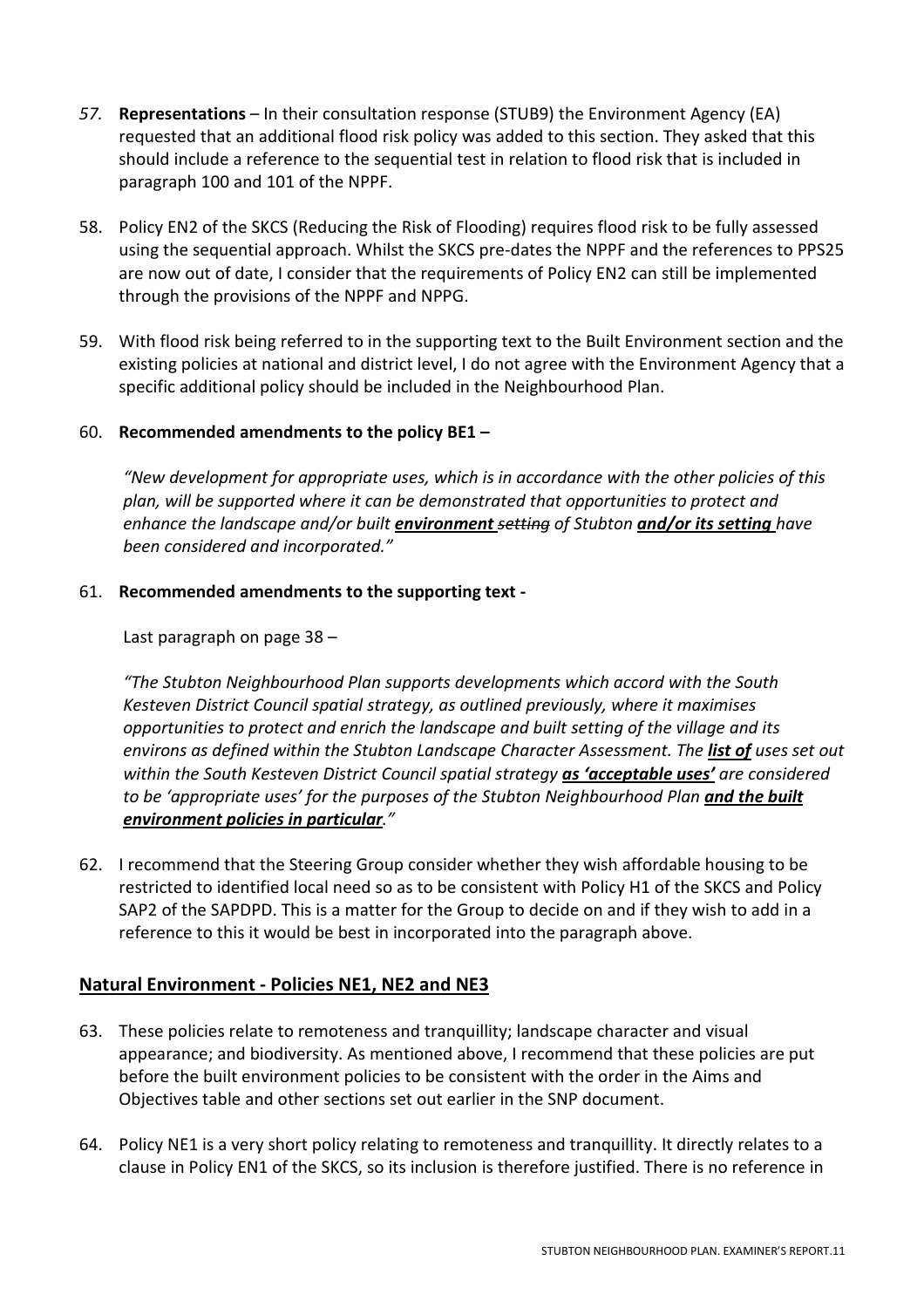the accompanying text as to how remoteness and tranquillity are defined and this might lead to different interpretations and make it more difficult to implement (see recommendation below).

- 65. Policy NE2 is the main landscape policy, which aims to ensure new development is appropriate to the landscape character of Stubton, including its natural, historic and cultural attributes and features. The three paragraphs relate to landscape character, trees and woodlands, and visual appearance. These are the three key aspects of landscape that are relevant to Stubton. In particular, on my site visit, I noticed the importance of hedgerows, hedgerow trees and small woodlands to the character of the landscape in and around Stubton. Views into and out of the village are also important features. I consider the wording to be effective and the back-up evidence provided by the Landscape Character Assessment will be very valuable in influencing planning decisions in the parish.
- 66. I am satisfied that the Landscape Character Assessment (LCA) has been developed using a nationally recognised standard which is supported by the Landscape Institute. It provides a comprehensive assessment of the character of the SNP area and divides Stubton into 3 distinct Parish Character Areas. It also identifies key views into and out of the village that are worthy of retention. As well as considering the physical attributes of the area it also takes on board the views of the local community. It complements LCAs carried out at national, regional and district level and a Historic Landscape Characterisation carried out for South Kesteven District. The LCA has clearly influenced the development of the landscape and built environment policies in the SNP and will be a very useful document in providing evidence to support decisions made in relation to Policy NE2 in particular.
- 67. Policy NE3 is a positive policy that encourages enhancement to biodiversity, the local environment and the landscape.

| <b>Policy Document</b>                                        | Neighbourhood Plan Conformity/Compliance                                                                                                                                                                                                                                                                                 |
|---------------------------------------------------------------|--------------------------------------------------------------------------------------------------------------------------------------------------------------------------------------------------------------------------------------------------------------------------------------------------------------------------|
| <b>National Planning</b><br><b>Policy Framework</b><br>(NPPF) | These policies are consistent with paragraph 17 of the NPPF, which sets<br>$\bullet$<br>out core planning principles. The key paragraphs of relevance relate to<br>the role of neighbourhood planning, high quality design, the character<br>of different areas and conserving and enhancing the natural<br>environment. |
|                                                               | These policies will contribute to meeting the requirement for<br>development to be sustainable under paragraphs 7 and 14.                                                                                                                                                                                                |
|                                                               | As stated in the SNP, they would be consistent with Section 7 of the<br>$\bullet$<br>NPPF requiring good design. In particular they would meet the<br>requirements of paragraph 58 relating to sense of place, local character<br>and visually attractive developments.                                                  |
|                                                               | The wording is also consistent with the NPPF in relation to Section 11<br>$\bullet$<br>regarding conserving and enhancing the natural environment. Policies<br>NE1, NE2 and NE3 are particularly consistent with paragraphs 117 and<br>118 of the NPPF.                                                                  |

## **Table of conformity/compliance – Policies NE1, NE2 and NE3**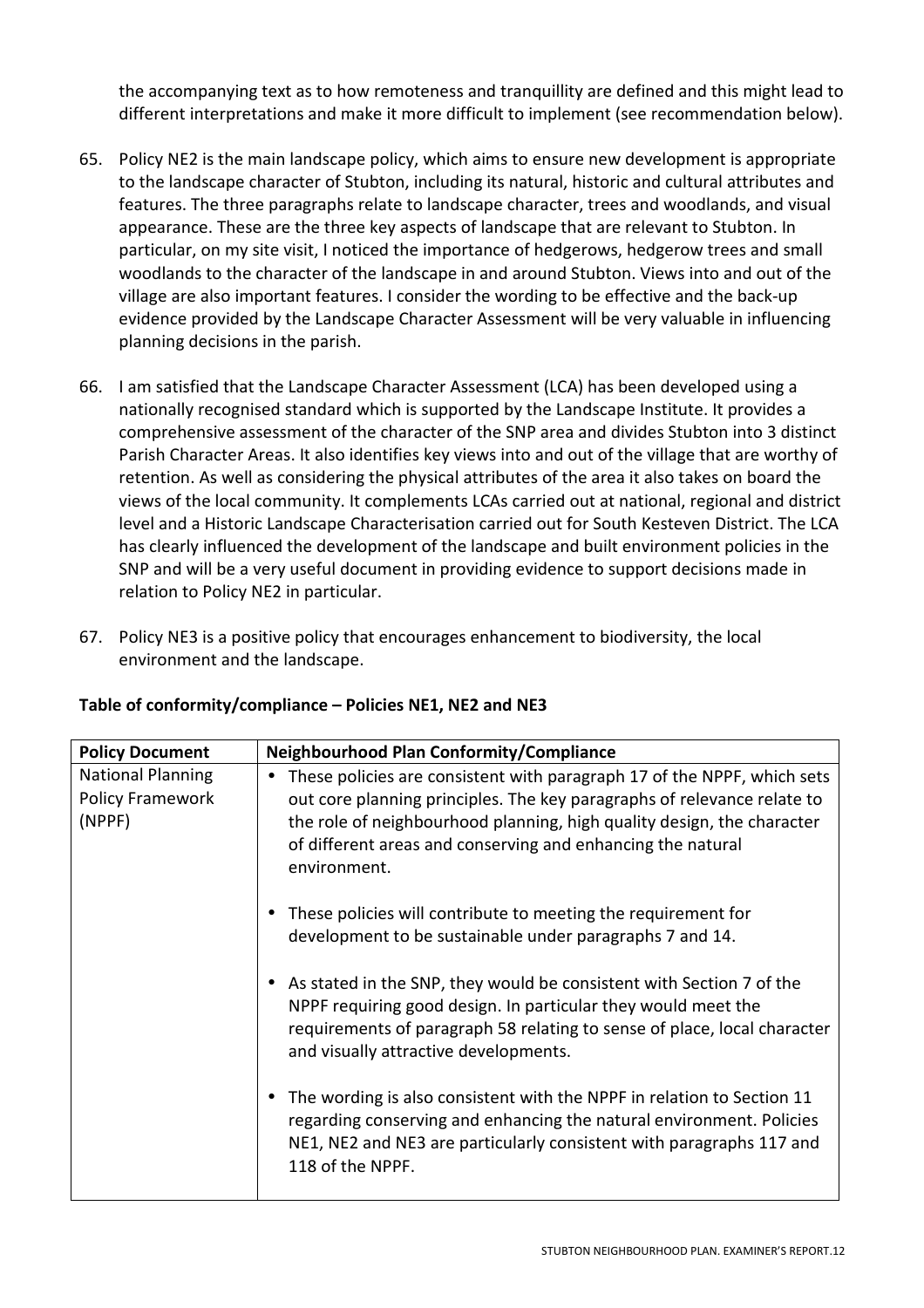| <b>National Planning</b><br><b>Practice Guidance</b><br>(NPPG)                              | The preparation of the Landscape Character Assessment and the<br>inclusion of these three policies is wholly consistent with the landscape<br>guidance in the NPPG <sup>13</sup> .                                                                                                                                                                                                      |
|---------------------------------------------------------------------------------------------|-----------------------------------------------------------------------------------------------------------------------------------------------------------------------------------------------------------------------------------------------------------------------------------------------------------------------------------------------------------------------------------------|
|                                                                                             | Policy NE1 is consistent with the NPPG relating to areas of tranquillity<br>$\bullet$<br>in that it is seen as part of the intrinsic character of the area <sup>14</sup> .                                                                                                                                                                                                              |
|                                                                                             | Policies NE2 and NE3 are consistent with the NPPG in that they take a<br>$\bullet$<br>positive approach to the conservation and enhancement of<br>biodiversity <sup>15</sup> .                                                                                                                                                                                                          |
| South Kesteven Core<br>Strategy 2010                                                        | These policies are consistent with the Vision statement and Objectives<br>$\bullet$<br>11 and 12, included within the SKCS.                                                                                                                                                                                                                                                             |
|                                                                                             | Policies NE1, NE2 and NE3 are wholly consistent with Policy EN1 of the<br>$\bullet$<br>SKCS. Whilst the SNP policies are less detailed than that in the SKCS, I<br>am satisfied that the detailed assessment of the local area undertaken,<br>including the Landscape Character Assessment, will enable these<br>policies to be implemented effectively in conjunction with Policy EN1. |
| South Kesteven Site<br>Allocations and<br><b>Policies Development</b><br>Plan Document 2014 | Policies NE2 and NE3 are consistent with Objective 8 of the SAPDPD,<br>$\bullet$<br>which requires allocated sites, amongst other things, to protect and<br>enhance wildlife sites and landscape character.                                                                                                                                                                             |
| (SAPDPD)                                                                                    | The same two policies are consistent with Policy SAP2, which requires<br>$\bullet$<br>that rural exception affordable housing in villages such as Stubton must<br>have no or limited impact on the character of the village and<br>surrounding landscape.                                                                                                                               |

- 68. **Representations** there were no specific representations on these policies.
- 69. **Conclusion**  The policies are consistent with national and local planning policy and guidance. Policy EN1 of the SKCS already includes a comprehensive list of issues that need to be considered (see pages 24-25 of the SNP). I consider the wording to be effective and therefore no changes are recommended.

#### 70. **Recommended amendments** – None.

71. **Recommended amendments to the supporting text** – I recommend that a brief paragraph is included in the supporting text to explain the terms "remoteness" and "tranquillity" in the context of Stubton Parish.

 $\overline{a}$  $13$  National Planning Practice Guidance – Reference ID 8-001-20140306.

<sup>&</sup>lt;sup>14</sup> National Planning Practice Guidance – Reference ID 30-012-20140306.

<sup>&</sup>lt;sup>15</sup> National Planning Practice Guidance – Reference ID 8-008-20140306.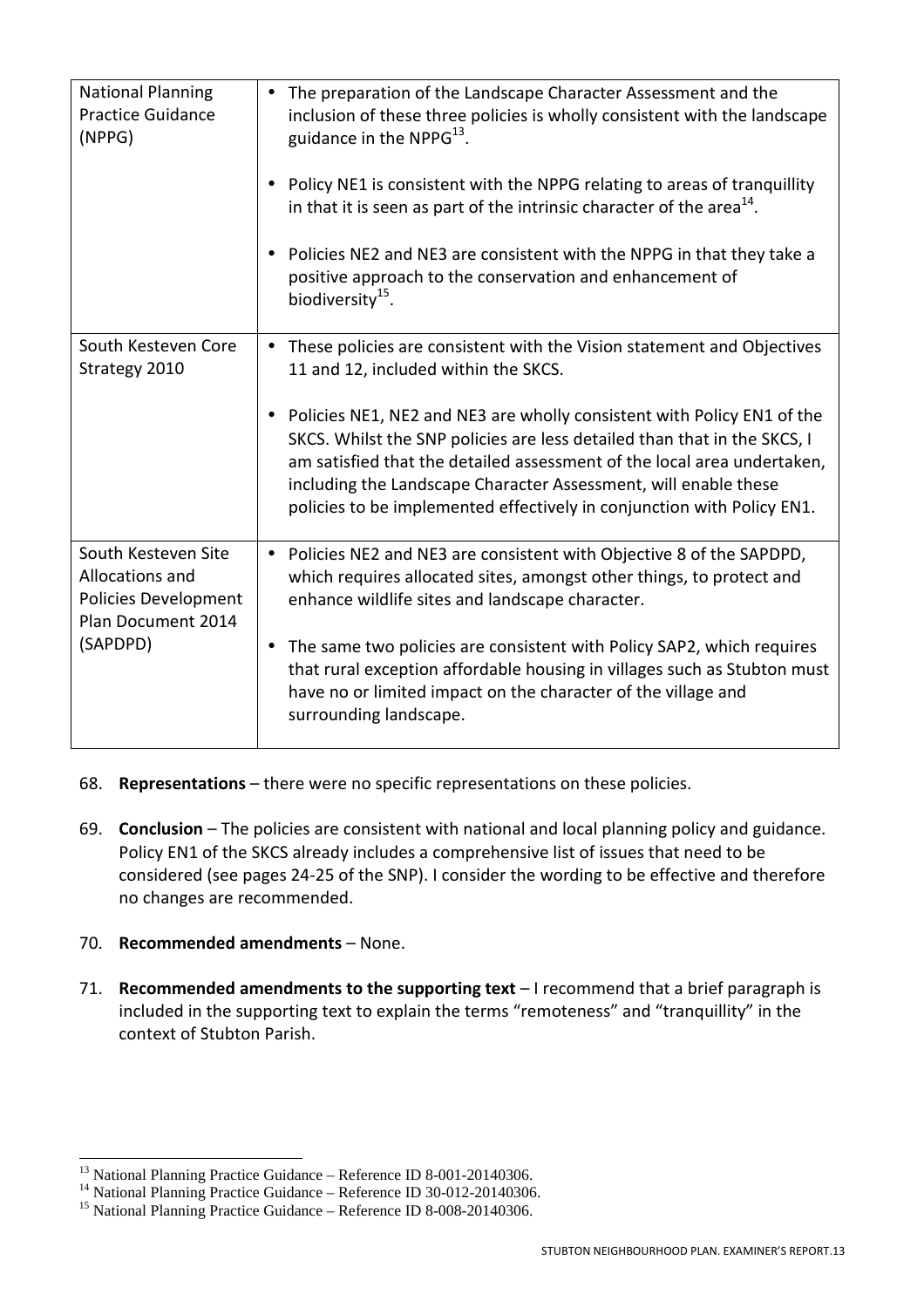## **Recreation - Policy R1**

72. The purpose of this policy is to maintain and enhance access to the countryside. I walked a number of these paths on my site visit and it is clear to me that they are an essential part of the character of Stubton parish.

#### **Table of conformity/compliance – Policy R1**

| <b>Policy Document</b>                                                                | <b>Neighbourhood Plan Conformity/Compliance</b>                                                                                                                                                                                                                                                                                                                                                                                                                                                                                                                                                                                                                                                                          |
|---------------------------------------------------------------------------------------|--------------------------------------------------------------------------------------------------------------------------------------------------------------------------------------------------------------------------------------------------------------------------------------------------------------------------------------------------------------------------------------------------------------------------------------------------------------------------------------------------------------------------------------------------------------------------------------------------------------------------------------------------------------------------------------------------------------------------|
| <b>National Planning</b><br>Policy Framework<br>(NPPF)                                | Policy R1 is entirely consistent with paragraph 75 of the NPPF, which<br>forms part of Section 8 relating to Promoting Healthy Communities.<br>Both include a pro-active approach to enhancing access to the<br>countryside through new development.                                                                                                                                                                                                                                                                                                                                                                                                                                                                     |
| <b>National Planning</b><br><b>Practice Guidance</b><br>(NPPG)                        | The NPPG contains brief guidance in relation to rights of way <sup>16</sup> . Policy<br>٠<br>R1 does not conflict with this guidance.                                                                                                                                                                                                                                                                                                                                                                                                                                                                                                                                                                                    |
| South Kesteven Core<br>Strategy 2010 (SKCS)                                           | Policy R1 is consistent with Spatial Objective 10 of the SKCS as it aims<br>$\bullet$<br>to support new and existing community infrastructure including<br>facilities for leisure.<br>Policy SP3 of the SKCS makes provision for promoting opportunities for<br>walking and securing them through conditions or planning obligations.<br>Policy SP4 goes further in relation to developer contributions, allowing<br>for the provision of, or financial contributions towards, infrastructure<br>and community benefits through the Community Infrastructure Levy<br>and planning obligations under S106 of the Town and Country Planning<br>Act 1990. There is nothing in Policy R1 that conflicts with these policies. |
| South Kesteven Sites<br>and Policies<br>Development Plan<br>Document 2014<br>(SAPDPD) | The SAPDPD makes provision for the improvement of footpaths in<br>$\bullet$<br>Table 2 relating to infrastructure on page 101. This will support policy<br>R1 in the event of new development being proposed within Stubton.                                                                                                                                                                                                                                                                                                                                                                                                                                                                                             |

- 73. **Representations** there were no specific representations on this policy.
- 74. **Conclusion** The policy as written is effective and justified, and is consistent with national and local planning policy.
- 75. **Recommended amendments** None.

<sup>&</sup>lt;sup>16</sup> National Planning Practice Guidance - Reference ID 37-004-20140306.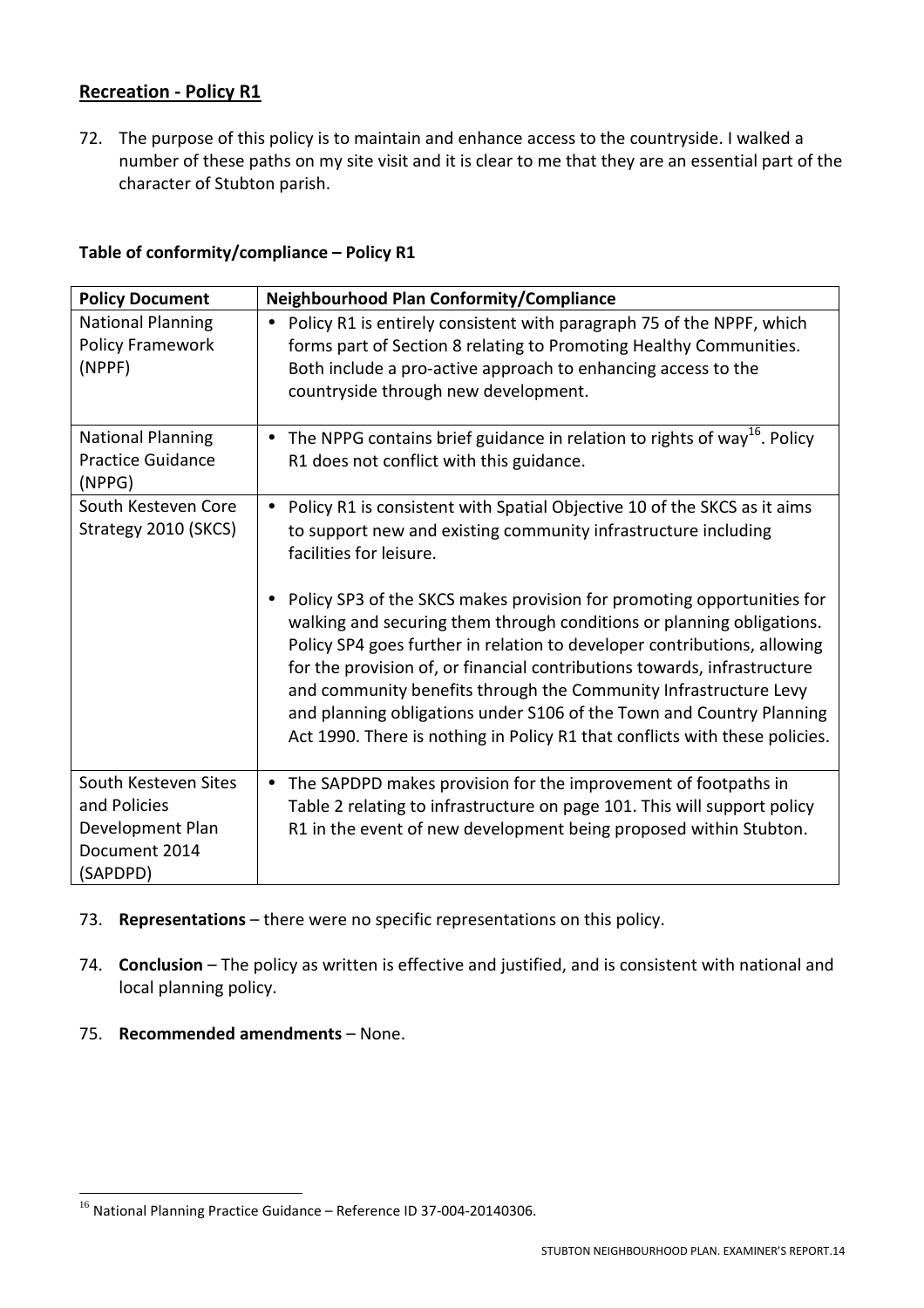## **Traffic and road safety - Policy T1**

- 76. This policy seeks to ensure that road safety measures are incorporated into any new developments in the Neighbourhood Plan area.
- 77. Whilst the term "appropriate uses" has been defined elsewhere in the SNP, I am concerned about the use of the term "appropriate measures" without any explanation of what it means. The key issue is that the measures incorporated must be identified through an assessment of the likely impacts of the development on the local road network and road safety. I have therefore recommended a minor amendment (see below) to add clarity to the policy.

| <b>Policy Document</b>                                                                | <b>Neighbourhood Plan Conformity/Compliance</b>                                                                                                                                                                                                                                                                                                                                                                                                          |
|---------------------------------------------------------------------------------------|----------------------------------------------------------------------------------------------------------------------------------------------------------------------------------------------------------------------------------------------------------------------------------------------------------------------------------------------------------------------------------------------------------------------------------------------------------|
| <b>National Planning</b><br><b>Policy Framework</b><br>(NPPF)                         | Section 4 of the NPPF (Promoting sustainable transport) is the most<br>$\bullet$<br>relevant section to this policy. Although there is no specific paragraph<br>on road safety issues, paragraphs 34, 35 and 39, in particular, set out<br>the needs for assessments to be made of the impacts of development<br>on sustainable transport and for measures to be incorporated into new<br>developments. Policy T1 is therefore consistent with the NPPF. |
| <b>National Planning</b><br><b>Practice Guidance</b><br>(NPPG)                        | The NPPG provides guidance on the need for Transport Assessments<br>$\bullet$<br>and Statements in relation to new developments <sup>17</sup> . The need for such<br>assessments needs to be proportional to the scale of the development.<br>If a development is small with very limited effects then a formal<br>assessment is unlikely to be required. Policy T1 is consistent with this<br>guidance.                                                 |
| South Kesteven Core<br>Strategy 2010 (SKCS)                                           | Policy SP3 (sustainable integrated transport) supports the approach<br>$\bullet$<br>being advocated through Policy T1.                                                                                                                                                                                                                                                                                                                                   |
| South Kesteven Sites<br>and Policies<br>Development Plan<br>Document 2014<br>(SAPDPD) | Policy SAP2 relates to rural exception affordable housing and refers to<br>$\bullet$<br>Stubton by name as one of the areas of search. Amongst the criteria in<br>the policy, against which any sites will be assessed, is a requirement<br>"that the site can be safely accessed". This is consistent with the<br>requirements of Policy T1.                                                                                                            |

## **Table of conformity/compliance – Policy T1**

- 78. **Representations**  Lincolnshire County Council submitted a representation in relation to the reference to the Community Infrastructure Levy (CIL) in this policy. Whilst the Council had previously requested that references to CIL be removed from the SNP, it is satisfied that the proposed wording would give the District Council sufficient flexibility, should the CIL be introduced, to secure contributions towards necessary infrastructure improvements.
- 79. **Conclusion** The policy as drafted is consistent with national and local policy and guidance, but I consider it would be more clear with the minor amendments set out below.

 $17$  National Planning Practice Guidance – Reference ID 42-004-20140306.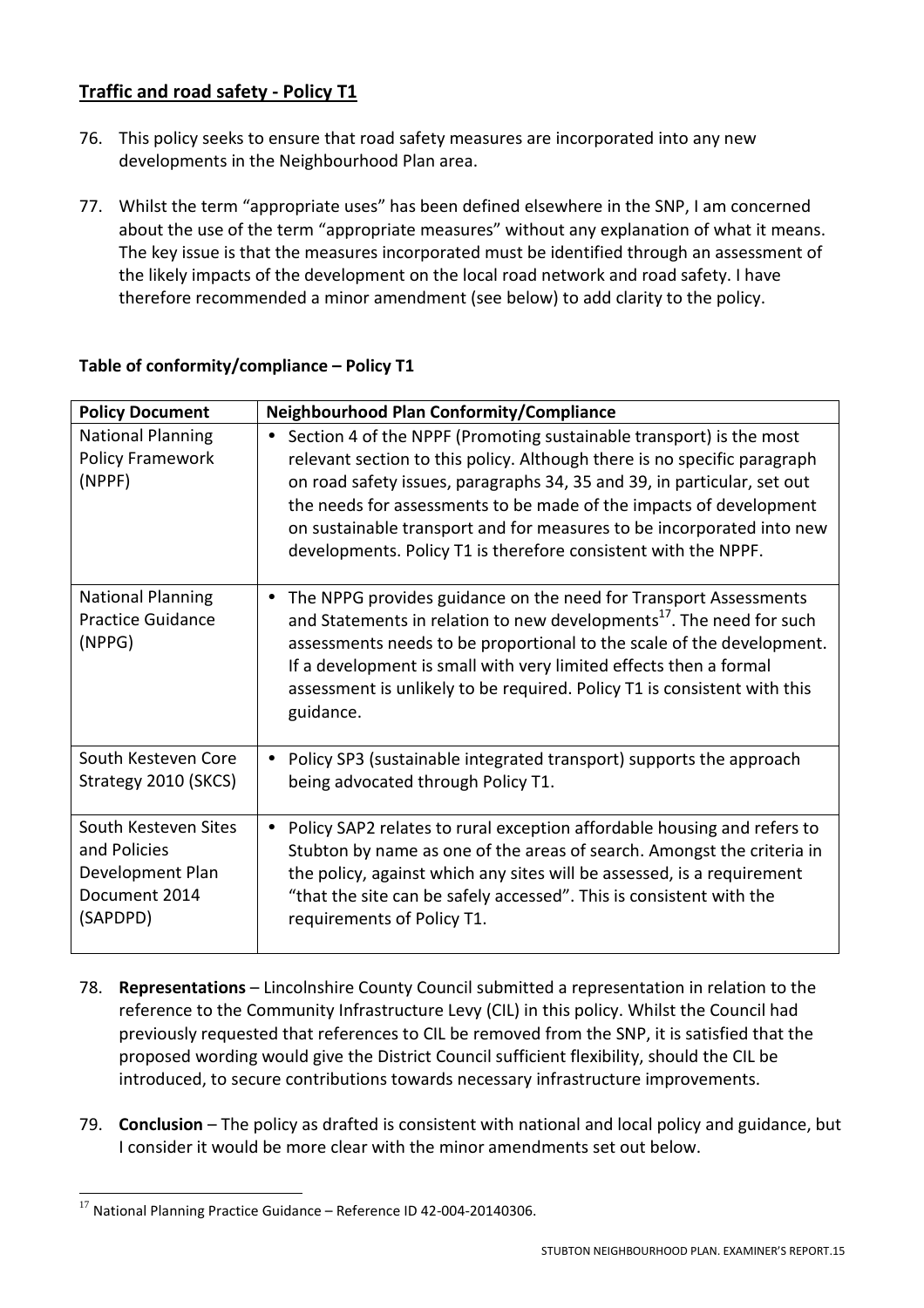#### 80. **Recommended amendments** –

*Policy T1* 

*New development for appropriate uses will be supported where an assessment has been made of its likely impacts on local traffic it incorporates appropriate and measures have been incorporated to ensure road safety on site and in relation to the public highway.* 

*If introduced by South Kesteven District Council, Community Infrastructure Levy (CIL) will be used as contribution to highway improvements and traffic calming initiatives as may be identified and agreed with the Highway Authority.* 

## **SUPPLEMENTARY ACTION PLANS**

- 81. Section 8 of the SNP includes a series of Supplementary Action Plans. As the SNP states, these issues are outside the scope of planning policy. Therefore, they cannot be considered to be part of the Neighbourhood Plan and will operate alongside the SNP. This seems to me to be a sensible approach as there are clear links between planning and other community issues and it is important that if these have been raised and discussed that they are not lost.
- 82. I do not intend to address these in any detail, but they seem to be sensible approaches to the issues raised and will operate effectively alongside the SNP. I cannot see any areas where these Action Plans would impede the implementation of the SNP.
- 83. I note that there were two representations from Lincolnshire County Council relating to services (STUB4) and impact of traffic (STUB5) which need to be incorporated into this section.
- 84. Amongst the representations received from the Environment Agency there were three relating to water quality (STUB10), land contamination and soil (STUB11) and climate change (STUB12). The issues raised are very complex and relate to the whole village rather than specifically to potential development sites. I consider that, rather than add these as additional policies in the SNP, they could be dealt with by an additional Action Plan that could be developed by the Steering Group in partnership with the Environment Agency and others. Much of this work would be outside the planning remit of the SNP. Water quality and land contamination are controlled through separate regulatory processes. There is already a reference to the impact of development on controlled waters in Policy EN1 of the SKCS.
- 85. For the sake of clarity, I recommend that Section 8 becomes an Appendix and is not therefore seen as part of the main SNP.

## **APPENDIX**

- 86. The Heritage Trust for Lincolnshire has pointed out in its representation (STUB6) inconsistencies in the formatting of the Appendix. I agree that it is unclear and that the questions should come before the table summarising the relevant responses.
- 87. Also in the  $4<sup>th</sup>$  table 'Visitor information re footpaths, views and village' should be in the same box as 'history on display boards'.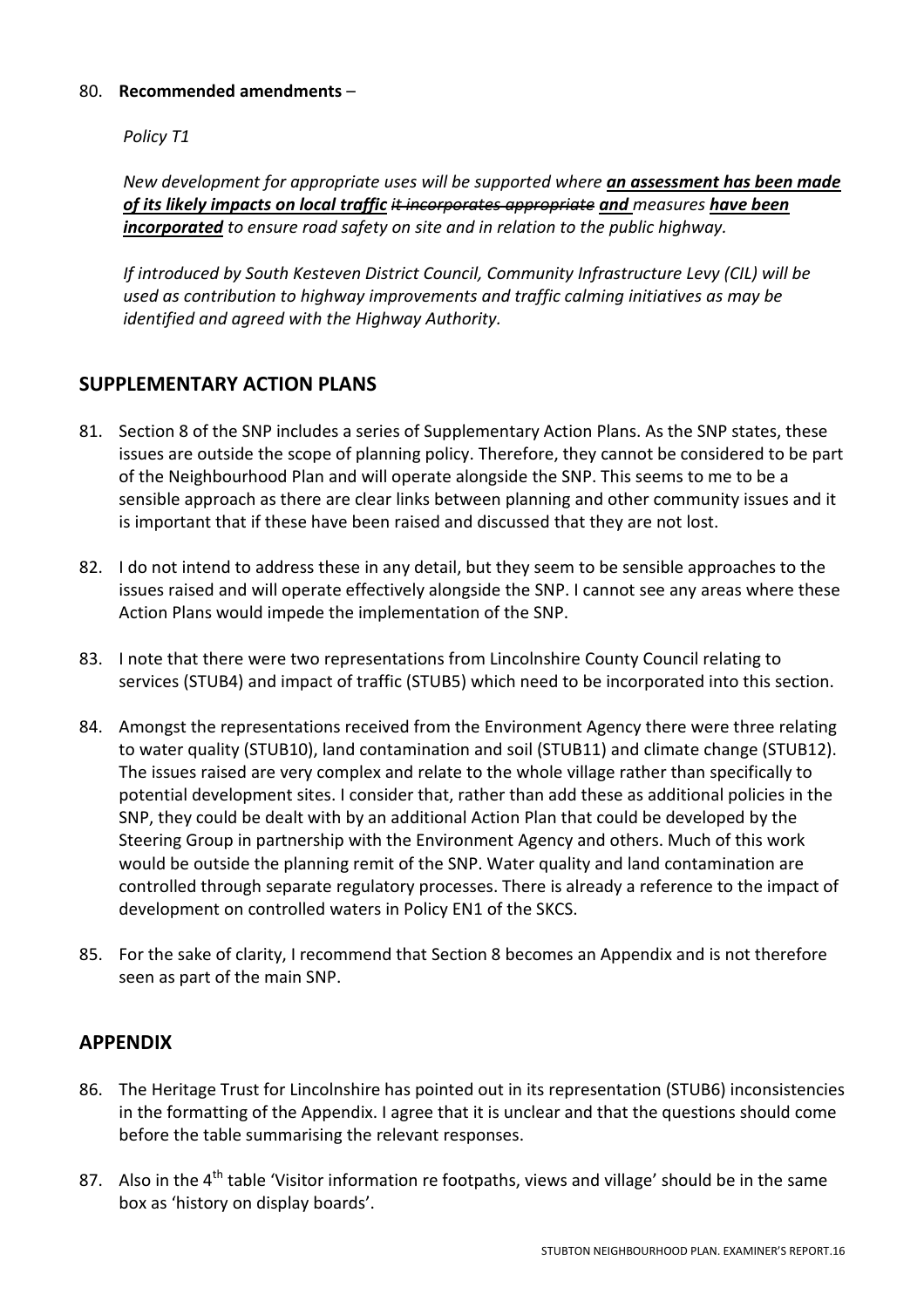## **CONCLUSIONS ON BASIC CONDITIONS**

88. I have covered all the issues relating to the Basic Conditions in the report above and have come to the conclusion that the SNP meets all the Basic Conditions and that it is therefore appropriate to make the Neighbourhood Plan. My conclusions on each Basic Condition in turn are as follows.

#### *Having regard to national policies and advice contained in guidance issued by the Secretary of State it is appropriate to make the neighbourhood plan*

- 89. In examining the Stubton Neighbourhood Plan I have considered how both the plan preparation process and its content comply with national policy and guidance.
- 90. The plan preparation process is clearly consistent with the Localism Act 2011, the Neighbourhood Planning (General) Regulations 2012, the National Planning Policy Framework and National Planning Practice Guidance. I have considered all other extant national planning policy, but I find none of significance that would have a bearing on the Neighbourhood Plan. The process has been carried out following the required stages and there have been ample opportunities for local people to engage with the process.
- 91. I have assessed the content of the SNP including both supporting information and the proposed policies. I have found these, subject to a few minor amendments, to be consistent with the NPPF and NPPG.
- 92. I conclude that this Basic Condition has been met in full and that it is therefore appropriate to make this Neighbourhood Plan.

#### *The making of the neighbourhood plan contributes to the achievement of sustainable development*

- 93. In my assessment I have referred to the fact that the SNP has adopted the definition of sustainable development set out within the NPPF. I consider that the SNP has taken a balanced approach to meeting the economic, social and environmental needs of the area and has taken a long term approach.
- 94. By including the proposed policies relating to the natural and built environment in particular, I consider that if development is to take place in Stubton it is likely to be carried out in a sustainable manner.
- 95. Therefore I consider that the SNP is fully consistent with this Basic Condition.

#### *The making of the neighbourhood plan is in general conformity with the strategic policies contained in the development plan for the area of the authority (or any part of that area)*

96. I have assessed the SNP against both the South Kesteven Core Strategy and the Site Allocations and Policies Development Plan Document and have found the supporting text and policies to be in general conformity.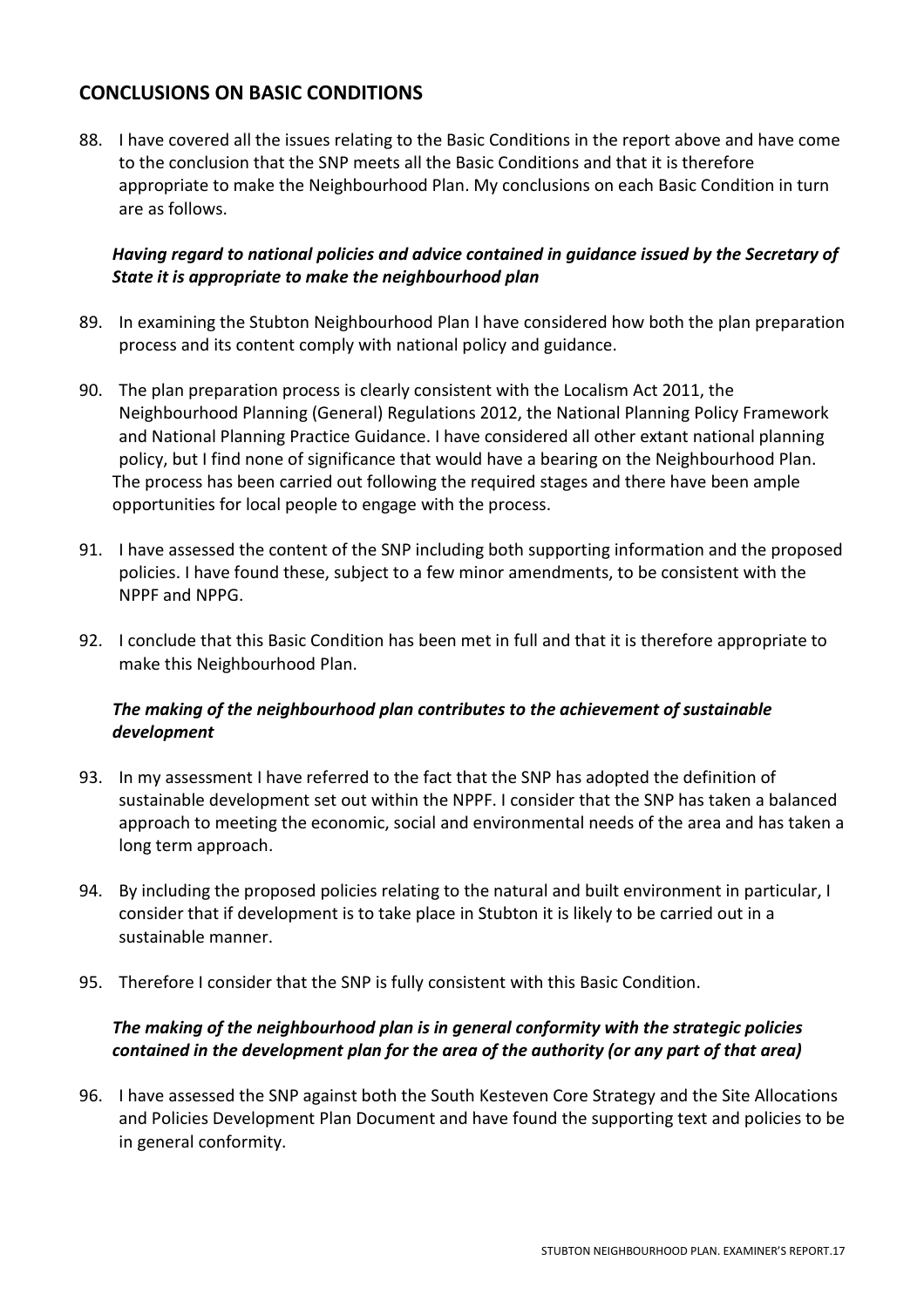- 97. With the Core Strategy pre-dating the NPPF I have also had to consider the extent to which Core Strategy policies are consistent with the NPPF and give them weight accordingly. I have found no significant areas of conflict between policies in those topics included in the SNP.
- 98. Even though the SAPDPD was published after the SNP, I have not found any areas of conflict between the policies of these two documents.
- 99. Therefore, in relation to this Basic Condition I consider that the requirements are met.

## *The making of the neighbourhood plan does not breach, and is otherwise compatible with, EU obligations*

- 100. The Steering Group has met its obligations under the SEA Directive by seeking a Screening Opinion from the District Council. I am satisfied that the process carried out complies with the regulations and that the decision that no strategic environmental assessment is required is a reasonable one.
- 101. As far as the Habitats Directive is concerned, there are no European protected sites within 20km of Stubton, so it is reasonable to conclude that a Habitats Regulations Assessment is not required.
- 102. Although I have not raised any issues relating to human rights above, I have seen nothing in the SNP that would give me any cause for concern. There has been plenty of opportunity for individuals and organisations to engage with the plan preparation process and to ensure their interests have been covered.
- 103. I conclude, therefore, that the SNP meets this Basic Condition and is consistent with the necessary requirements of EU obligations and the European Court of Human Rights.

## **REFERENDUM**

- 104. I recommend to South Kesteven District Council that, subject to the modifications proposed, the **Stubton Neighbourhood Plan should proceed to a Referendum**.
- 105. I am required to consider whether the Referendum Area should be extended beyond the Stubton Neighbourhood Area. I consider the Neighbourhood Area to be appropriate and no evidence has been submitted to suggest that this is not the case. I therefore recommend that the SNP should proceed to a Referendum based on the Stubton Neighbourhood Area as approved by South Kesteven District Council on 15 February 2013.

Colin Blundel BSc MSc DipTP MRTPI Trevor Roberts Associates January 2015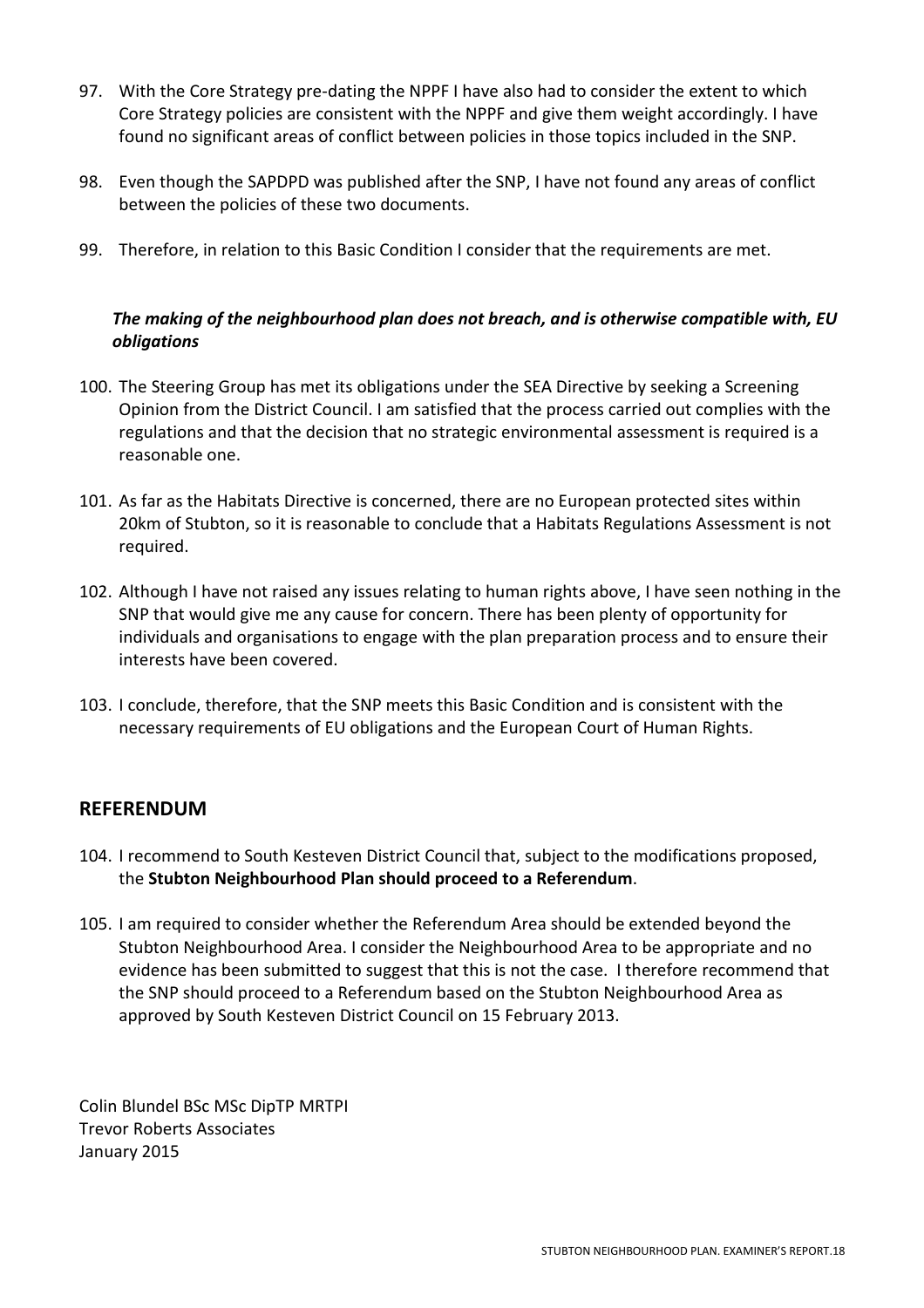## **APPENDIX 1 - SUMMARY TABLE OF RECOMMENDED AMENDMENTS**

| <b>Policy or Section</b>                                                                    | <b>Recommended Amendment</b>                                                                                                                                                                                                                                                  |
|---------------------------------------------------------------------------------------------|-------------------------------------------------------------------------------------------------------------------------------------------------------------------------------------------------------------------------------------------------------------------------------|
| Last sentence on page 32 of SNP                                                             | The Steering Group holds the view that any<br>development proposals which compromise its<br>aesthetic and economic viability would not be<br>unacceptable acceptable.                                                                                                         |
| Examiner's Report paragraph 45                                                              | There are a number of instances where the<br>section headings in the Table of Contents<br>differ slightly from the section headings<br>within the body of the Plan. I recommend<br>that the Steering Group review this in order<br>to make the Plan contents more consistent. |
| Reordering of supporting text in relation to<br>natural environment and built environment - | Recommended order -                                                                                                                                                                                                                                                           |
| Examiner's Report paragraph 50                                                              | <b>Natural Environment</b>                                                                                                                                                                                                                                                    |
|                                                                                             | Stubton is located within the open<br>countrysidelifestyle of residents.                                                                                                                                                                                                      |
|                                                                                             | In response to residents'<br>viewsunderpinning this Plan.                                                                                                                                                                                                                     |
|                                                                                             | The following section describes the local<br>landscapemain characteristics.                                                                                                                                                                                                   |
|                                                                                             | Map                                                                                                                                                                                                                                                                           |
|                                                                                             | The topography of the parish isissues set<br>within this context.                                                                                                                                                                                                             |
|                                                                                             | Map                                                                                                                                                                                                                                                                           |
|                                                                                             | Policies NE1, NE2 and NE3                                                                                                                                                                                                                                                     |
|                                                                                             | <b>Built Environment</b>                                                                                                                                                                                                                                                      |
|                                                                                             | Stubton is a small residential villageeast of<br>the village on Brandon Road.                                                                                                                                                                                                 |
|                                                                                             | Whilst early village development took<br>placedelineate property boundaries.                                                                                                                                                                                                  |
|                                                                                             | A small number of farmscharacter of the<br>buildings(s) or their setting.                                                                                                                                                                                                     |
|                                                                                             | The Stubton Neighbourhood Plan<br>supportsfor the purposes of the Stubton<br>Neighbourhood Plan.                                                                                                                                                                              |
|                                                                                             | Policies BE1 and BE2.                                                                                                                                                                                                                                                         |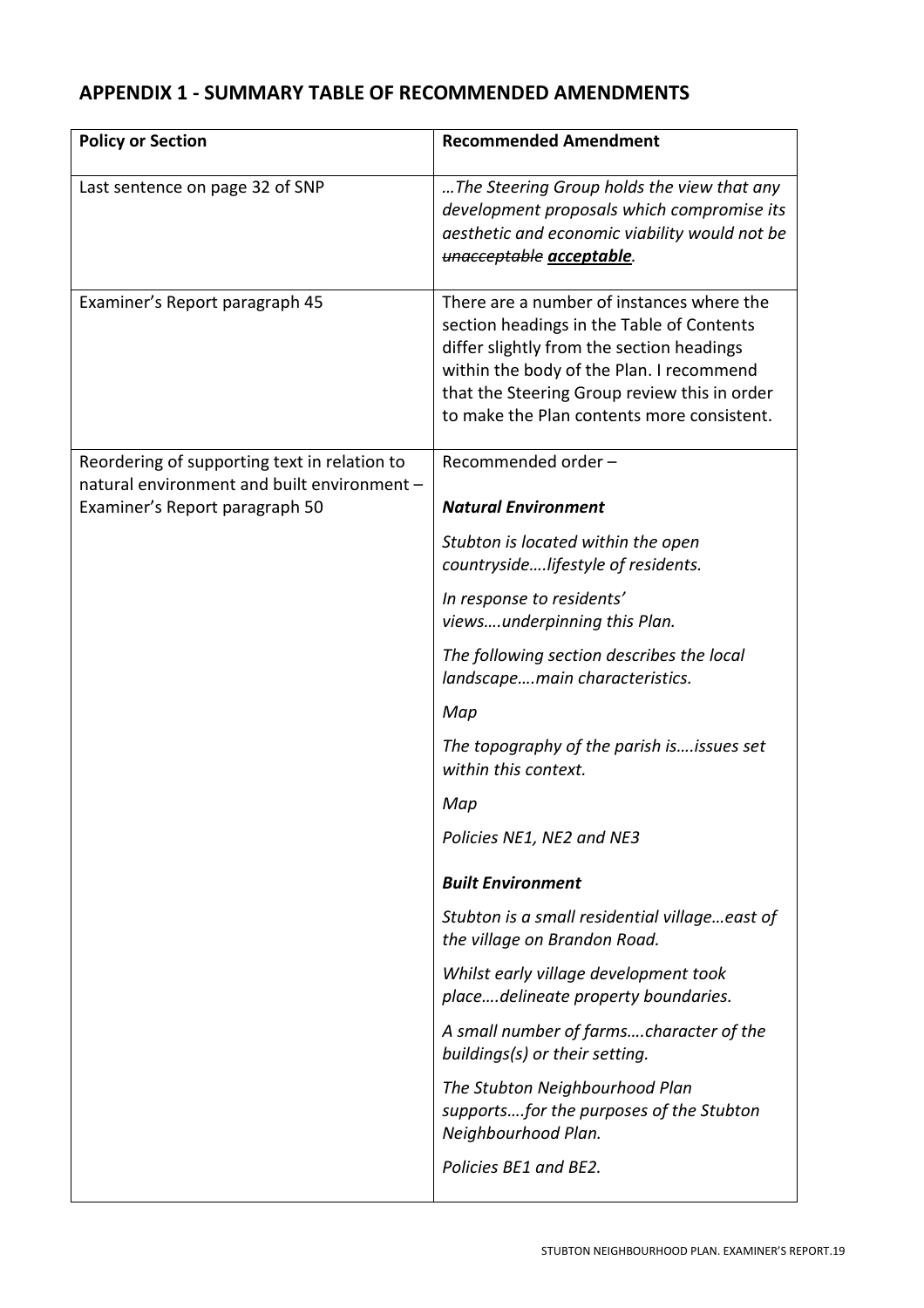| Policy BE1                                                       | "New development for appropriate uses,<br>which is in accordance with the other policies<br>of this plan, will be supported where it can be<br>demonstrated that opportunities to protect<br>and enhance the landscape and/or built<br>environment setting of Stubton and/or its<br>setting have been considered and<br>incorporated."                                                                                                                                                                                                                                                                                                           |
|------------------------------------------------------------------|--------------------------------------------------------------------------------------------------------------------------------------------------------------------------------------------------------------------------------------------------------------------------------------------------------------------------------------------------------------------------------------------------------------------------------------------------------------------------------------------------------------------------------------------------------------------------------------------------------------------------------------------------|
| Last paragraph on page 38 of the SNP                             | "The Stubton Neighbourhood Plan supports<br>developments which accord with the South<br>Kesteven District Council spatial strategy, as<br>outlined previously, where it maximises<br>opportunities to protect and enrich the<br>landscape and built setting of the village and<br>its environs as defined within the Stubton<br>Landscape Character Assessment. The list of<br>uses set out within the South Kesteven<br>District Council spatial strategy as<br><u>'acceptable uses'</u> are considered to be<br>'appropriate uses' for the purposes of the<br>Stubton Neighbourhood Plan and the built<br>environment policies in particular." |
| Examiners report paragraph 62                                    | I recommend that the Steering Group<br>consider whether they wish affordable<br>housing to be restricted to identified local<br>need so as to be consistent with Policy H1 of<br>the SKCS and Policy SAP2 of the SAPDPD. It is<br>a matter for the Group to decide on and if<br>they do wish to add in a reference to this it<br>would be best incorporated into the<br>paragraph above.                                                                                                                                                                                                                                                         |
| Supporting text to Policy NE1 (Examiner's<br>report paragraph 71 | I recommend that a brief paragraph is<br>included in the supporting text to explain the<br>terms "remoteness" and "tranquillity" in the<br>context of Stubton Parish.                                                                                                                                                                                                                                                                                                                                                                                                                                                                            |
| Policy T1                                                        | "Policy T1<br>New development for appropriate uses will<br>be supported where an assessment has been<br>made of its likely impacts on local traffic it<br>incorporates appropriate and measures have<br>been incorporated to ensure road safety on<br>site and in relation to the public highway.<br>If introduced by South Kesteven District                                                                                                                                                                                                                                                                                                    |